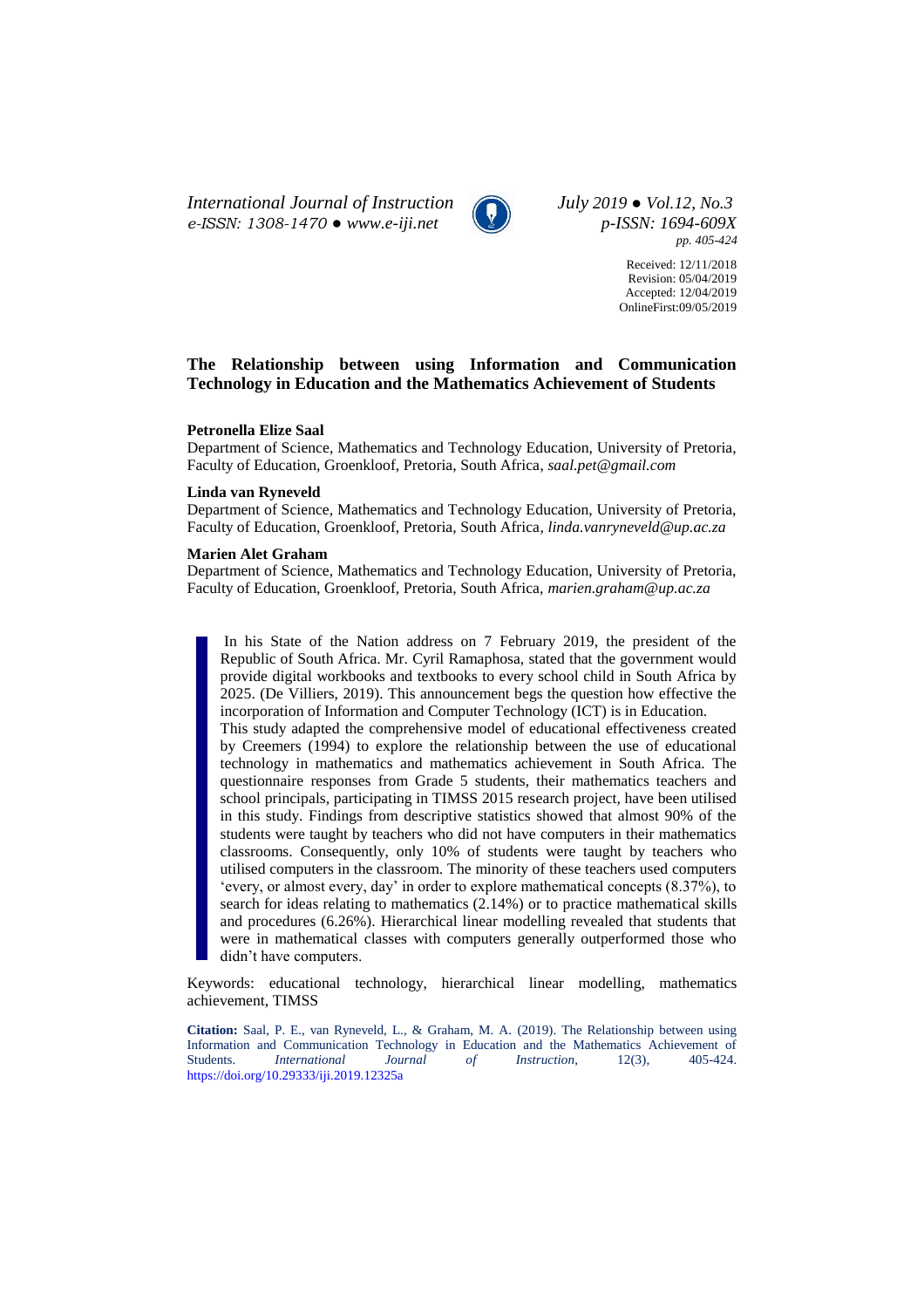## **INTRODUCTION**

Poor student achievement in mathematics has been a great concern for the Department of Basic Education (DBE) in South Africa. The mathematics achievement of South African students ranked among the lowest in several international comparative assessments, for example, in the Trends in International Mathematics and Science Study (TIMSS) 2002, TIMSS 2011 as well as the World Economic Forum (WEF) 2014. It was thus no surprise that TIMSS 2015 found that the average mathematics score of South African students was 376 out of a possible 1 000 (Mullis, Martin, Foy & Hooper, 2016). This shocking result was exacerbated by the context in which the test was taken in South Africa. South Africa participated at a Grade 5 level instead of a Grade 4 level. Reddy et al. (2017) explained that this was done so that "the assessment can serve as a base line against which future results can be compared".

Out of the 48 countries who participated in TIMSS 2015, South Africa ranked secondlast, only outperforming Kuwait (Mullis et al., 2016). What is even more shocking is that only 1% of South African Grade 5 students performed at the advanced international benchmark level (achieving above 625) and only 4% at the high international benchmark level (achieving 550 to 625) (Reddy et al., 2017). These results indicated that only a handful of South African Grade 5 students used their skills and knowledge in order to solve complex mathematical problems.

One of the many strategies to improve the mathematics achievement of South African students, included the integration of Information Communication Technology (ICT) in education. This could be due to the fact that some researchers found that using computers in mathematics education might increase students' scores (Bulut & Cutumisu, 2017; Falck, Mang & Woessmann, 2018; Ponzo, 2011). However, no literature could be found (to date) on the relationship between the use of computers in primary mathematics education in South Africa and student achievement, based on TIMSS 2015.

# **PROBLEM STATEMENT AND RATIONALE FOR THE STUDY**

The "White Paper on e-Education" expects teachers to use computers in their classrooms in order to enhance teaching and learning (Department of Education [DoE], 2004). Despite all the efforts, which include, for example, the Teacher Laptop initiative, the Gauteng Online initiative and the Khanya project, initiated by the DoE, it seems that South African mathematics teachers do not fully utilise ICT technology in their classrooms (Mofokeng & Mji, 2010; Ndlovu & Lawrence, 2012; Stols et al., 2015). Additionally, Saal (2017) found that 73.9% of South African students were taught by teachers who were not using computers in mathematics instruction. The rationale of this study was twofold. Firstly, very few South African mathematics teachers use computers in mathematics instruction. For instance, the Second Information Technology in Education Study (SITES) 2006 found that merely 17.95% of these teachers integrated computers in mathematics instruction (Law, Pelgrum & Plomp, 2008). Howie and Blignaut (2009) and Saal (2017) also found that South African mathematics teachers mostly used computers for administrative tasks. On the other hand, SITES 2006 found that more than 80% of Norwegian mathematics teachers implemented computers in their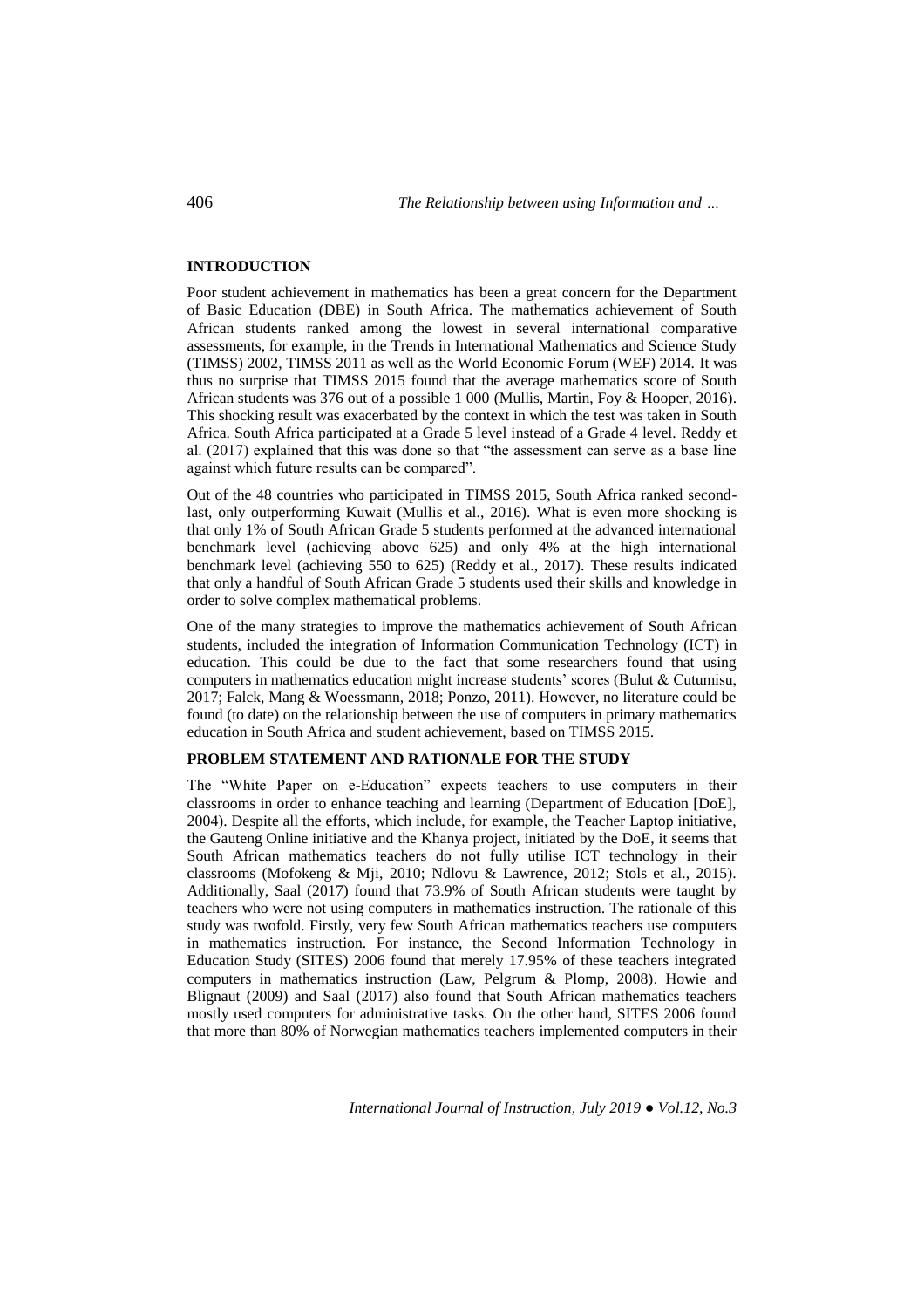classroom instruction. Additionally, more than 80% of the Singaporean mathematics teachers reportedly used computer applications as a supplement in mathematics instruction (Mullis et al., 2012). Secondly, relating to the rationale of this study, the poor Grade 5 mathematics achievement, in South Africa (see the TIMSS 2015 results), was also one of the reasons this study was conducted. As a result thereof, a quantitative study was conducted in order to investigate how educational technology was used in mathematics teaching and learning. Additionally, the relationship between educational technology and the mathematics achievement, in South Africa, was explored.

Utilising data from TIMSS 2015, this study was guided by the following research questions:

#### *Research Questions*

- a) In what way and how often do South African Grade 5 students and their mathematics teachers use ICT in mathematics teaching and learning?
- b) How do these teachers perceive the support for integrating ICT in mathematics education?
- c) What is the relationship between the use of ICT in mathematics teaching and learning and student performance?

#### *Hypotheses*

The hypotheses of the study are based on the last research question. The hypotheses considered are:

Ho: There is no statistically significant association between the use of educational technology and the mathematics achievement of Grade 5 South African students.

 $H<sub>1</sub>$ : There is a statistically significant association between the use of educational technology and the mathematics achievement of Grade 5 South African students.

These hypotheses are tested by comparing the p-values of the results against the predictions of the hypotheses. (The P value, or calculated probability, is the probability of finding the observed results when the null hypothesis  $(H_0)$  of a study question is true.) If the p-value is less than 0.05, the null hypothesis is rejected and there is a statistically significant association between the use of educational technology and the mathematics achievement of Grade 5 South African students. On the other hand, if the p-value is greater than 0.05, the null hypothesis is not rejected and, consequently, there is not a statistically significant association between the use of educational technology and the mathematics achievement of Grade 5 South African students.

### **LITERATURE REVIEW**

In this section, literature on the relationship between the use of educational technology and students' mathematics achievement is discussed.

Literature showed that several researchers analysed data from large international comparative studies, such as the Programme for International Student Assessment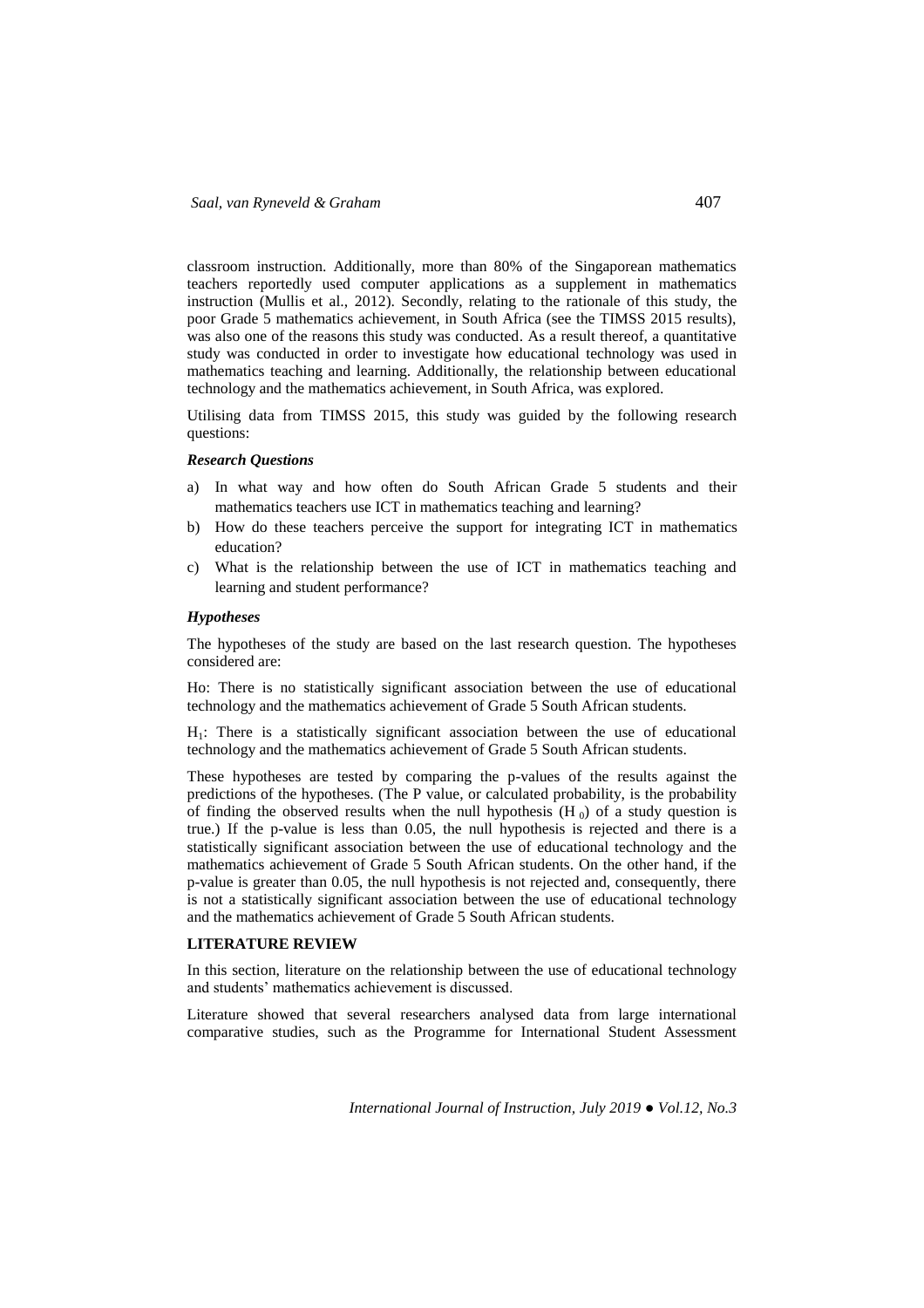(PISA) and TIMSS, in order to investigate the relationship between the use of educational technology and student achievement in mathematics (Ayieko, Gokbel & Nelson, 2017; Bulut & Cutumisu, 2017; Zhang and Liu, 2016). However, literature showed mixed findings of students' use of educational technology and their mathematics achievement.

For instance, some studies found a positive relationship between the use of educational technology and the mathematics achievement of students (Bulut & Cutumisu, 2017; Demir & Kiliç, 2009; Falck, Mang & Woessmann, 2018; Kubiatko & Vlckova 2010; Luu & Freeman, 2011; Ponzo, 2011; Spiezia, 2010). For example, Bulut and Cutumisu (2017) used data obtained from PISA 2012 to determine whether the use of Information Communication Technologies (ICTs) has an impact on the achievement of students in mathematics and science. Focussing on mathematics, their findings showed that students who have computers available at home and school tend to perform better. Similarly, the results of Skryabin, Zhang, Liu and Zhang (2015) and Petko, Cantieni and Prasse (2017) showed a significant positive relationship between students who used computers at home and their mathematics achievement.

In addition, their findings show that students need to use computers more regularly (every, or almost every, day) in order to outperform students who seldom (once a month) use computers (Wittwer  $\&$  Senkbeil, 2008). This finding is on par with the findings of Skryabin et al. (2015) who found that the more frequently Grade 8 students used computers at home, especially for schoolwork, the better their mathematics achievement. The use of computers at home could also have provided students with a more interactive approach in understanding mathematical concepts in a virtual setting which could have resulted in better mathematics scores (Kul, Celik & Aksu, 2018).

However, some researchers found negative relationships between these variables (Ayieko et al., 2017; Eickelmann, Gerick & Koop, 2017; Kruger, 2018; Zhang & Liu, 2016). Ayieko et al. (2017) analysed data from TIMSS 2011 in order to investigate the relationship between computer use and students' scores in mathematics in Taiwan, Singapore and Finland. The authors found that when students in Taiwan used computers at their homes as well as in school, they tended to have lower mathematics reasoning scores. In another study, Eickelmann et al. (2017) used the PISA 2012 datasets of five countries, in order to explore the relationship between using ICTs in mathematics instruction and Grade 9 student achievement. One of their findings indicated a negative relationship concerning the use of computers for tasks such as "drawing the graph of a function, constructing geometric figures, entering data in a spreadsheet and finding out how the graph of a function like  $y = ax^2$  changes depending on a" (Eickelmann et al., 2017, p. 14). This implied that, the more students used computers for those selected activities, the worse they performed (this was found for Germany and the Netherlands). Their findings also stated that German students, with an exemplary student to computer ratio, and where computers were often used in mathematics instruction, performed worse than their counterparts. In a similar study, Kruger (2018) investigated the relationship between the investment in ICT in South African schools and the mathematics achievement of Grade 9 students, based on TIMSS 2011 and TIMSS 2015.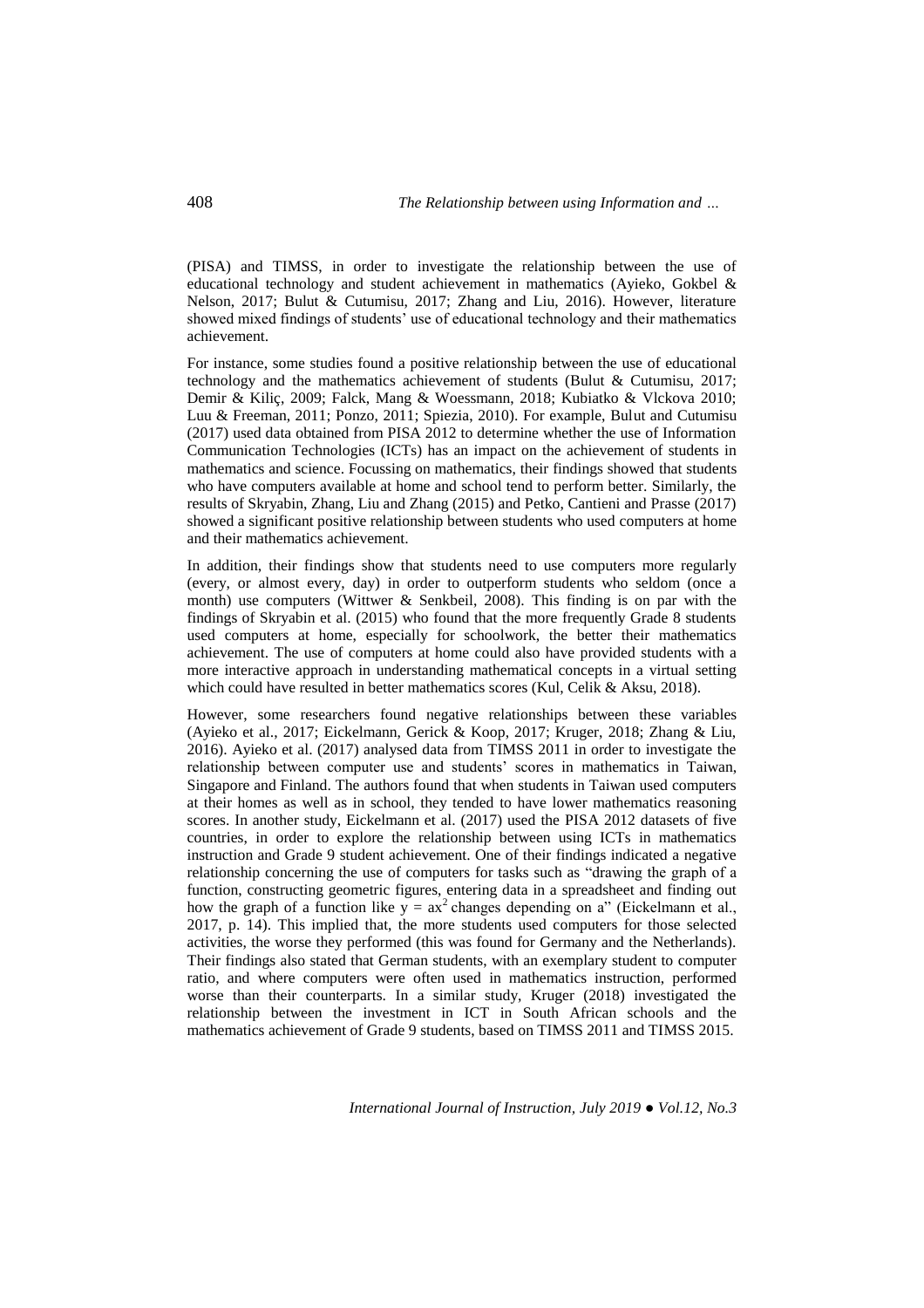The author found that the South African students' achievement was worse if they used computers regularly to search for mathematical principles, including concepts, and if they practised mathematics skills and procedures on computers, than their counterparts who did not regularly make use of computers for these tasks. These students also achieved lower mathematics scores if they often used computers to search for ideas and information and if they often processed and analysed data on the computer. Ayieko et al. (2017) found similar results in Singapore, i.e., the more teachers allowed students to process and analyse data on a computer, the lower their mathematics scores were. Focussing on the frequent use of computers in South Africa, Kruger (2018) found that the more often students used computers at home, the lower their mathematics results. Similarly, Ponzo (2011) and Zhang and Liu (2016) found that students who used computers at school almost every day achieved lower mathematics scores.

# **CONTEXT FOR THE STUDY**

The context of the study is the stated intention of the South African Government to deploy tablet computer devices to all school children in South Africa by 2025 (De Villiers, 2019). The focus of this paper is on all nine provinces of South Africa. South Africa's education system consists of three levels namely; the General Education Training Phase (reception to Grade 9), The Further Education and Training Phase (Grade 10 to 12) and the Higher Education Phase (certificates, diplomas, degrees up to doctorate level). The focus of this study is on the General Education Training Phase, specifically Grade 5.

In 2015, there were approximately 25 720 public and private schools with the majority of these (more than 95%) being public schools (Department of Basic Education [DBE], 2015b). The student population was approximately 12.8 million. A total of 416 013 principals and teachers were employed in public and private schools, respectively (DBE, 2015a). The DBE stated, in their five-year strategic plan 2015/2016-2019/2020, that access to educational technology was a crucial requirement to advance the teaching and learning process (DBE, 2015b).

## **METHOD**

## *Research Design*

To investigate how ICT was used in mathematics teaching and learning, the researcher conducted a secondary data analysis of TIMSS 2015 data. A quantitative approach was followed in order to investigate the relationship between the use of information and communication technology (independent variables) and mathematics achievement (dependant variable) of Grade 5 students. The philosophical worldview adopted in the study is post-positivism. The latter derived from the positivist theory whereby positivist believes that the "scientific method produces precise, verifiable, systematic and theoretical answers to the research question" (Leedy & Omrod, 2010, p 55). The latter was rejected because it is very difficult to attain precise answers to research questions in the social sciences. Consequently, the post-positivism theory was selected since postpositivists assume that the absolute truth can never be found (Millan, 2012). If a researcher can never find the absolute truth, it indicates that the findings will in most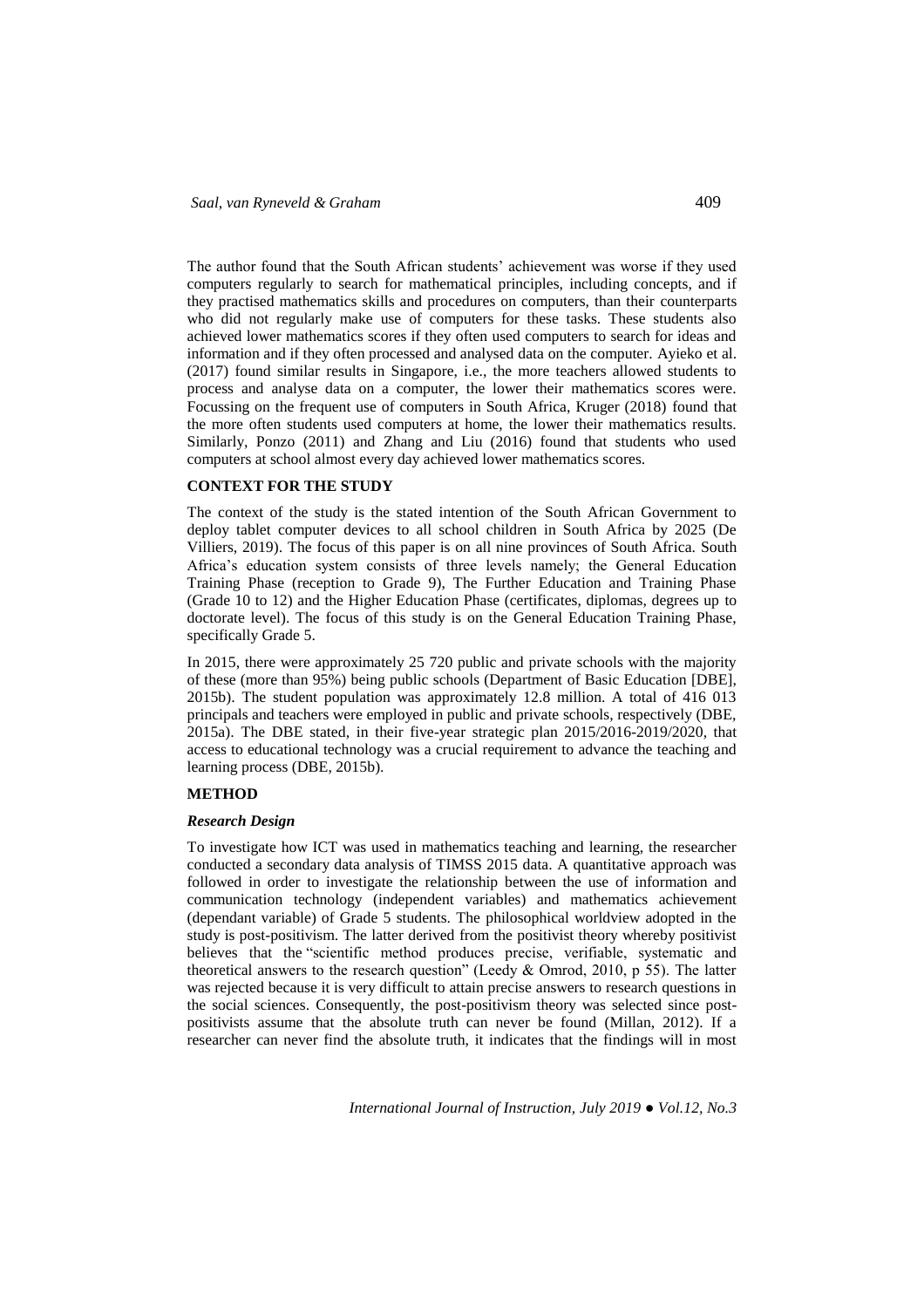cases be imperfect. Additionally, ex post facto educational research was carried out as the variables were outside the researcher's control. The TIMSS database is typically used for conducting ex post facto educational research (Cohen, Manion & Morrison, 2017).

### *Participants*

As mentioned earlier, a total of 48 countries participated in TIMSS 2015 (Mullis et al., 2016). TIMSS assessed the mathematics and science achievement of Grade 4 and Grade 8 students (LaRoche, Joncas & Foy, 2016). Participating countries could administer the assessment to their Grade 5 and Grade 9 students instead of their Grade 4 and Grade 8 students (LaRoche & Foy, 2016). Additionally, countries could also participate in TIMSS Numeracy (at Grade 4 level), which is an easier version of the TIMSS assessment (LaRoche et al., 2016). As mentioned previously, South Africa participated at a Grade 5 level. The latter administered the TIMSS Numeracy assessment to Grade 5 students to allow "more time for appropriate interventions to be introduced into the schooling system" (Reddy et al., 2016).

TIMSS 2015 employed a stratified two-stage cluster sample design (LaRoche et al., 2016). During the first sampling stage (sampling of schools), the National Research Coordinators (NRCs) of each country provided Statistics Canada with a list of schools, also referred to as the sample frame (LaRoche & Foy, 2016). Thereafter, schools were sampled according to their size. In the case of South Africa, very small schools (measure size of  $\lt 8$ ) as well as special needs schools were excluded (LaRoche et al., 2016). The sample frame was then stratified. This was done in order to "improve the efficiency of the sample design, thereby making survey estimates more reliable" and also to "ensure proportional representation of specific groups of schools in the sample" (LaRoche et al., 2016, p.3.12). In South Africa the schools were sorted based on school type, the socioeconomic status (SES) of the school, province, performance level and region as outlined in Table 1 (LaRoche et al., 2016; Reddy et al., 2017). Even though small schools and special schools were excluded in this study, the sample is representative of the public and independent schools in South Africa.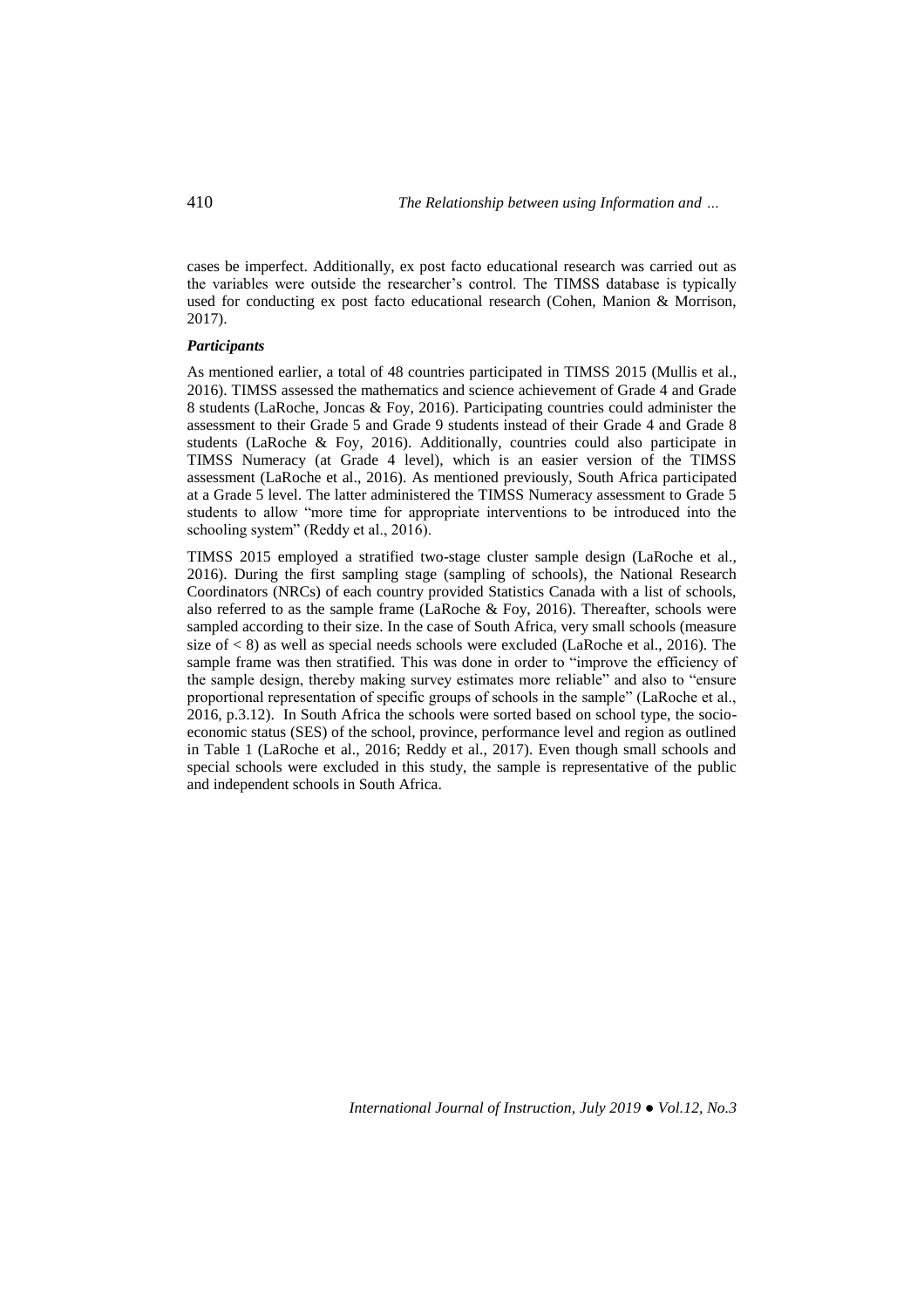| Table 1                                               |  |
|-------------------------------------------------------|--|
| Sampling Procedure of Grade 5 Schools in South Africa |  |

|             | Population        |                                | Sample                          |
|-------------|-------------------|--------------------------------|---------------------------------|
| School      | <b>Students</b>   | School                         | <b>Students</b>                 |
| 16 194      | 924 392           | 298                            | 10 932                          |
|             |                   | Stratification of sample frame |                                 |
|             | Explicit strata   |                                | Implicit strata                 |
| School type | Socio<br>economic | Total schools                  |                                 |
|             | status            | sampled                        |                                 |
| Independent | Low fee           | 27                             | Performance level               |
| schools     | Medium-high fee   | 12                             | (Lower quintiles, Mid quintiles |
| Public      | Province          |                                | and higher quintiles)           |
|             | Eastern Cape      | 29                             |                                 |
|             | <b>Free State</b> | 28                             | Region                          |
|             | Gauteng           | 28                             | (Gauteng, Other regions)        |
|             | KwaZulu Natal     | 30                             |                                 |
|             | Limpopo           | 30                             |                                 |
|             | Mpumalanga        | 28                             |                                 |
|             | Northern Cape     | 28                             |                                 |
|             | North West        | 28                             |                                 |
|             | Western Cape      | 30                             |                                 |
| Total       |                   | 298                            |                                 |

Adapted from LaRoche et al. (2016).

At the second stage, the NRCs sampled intact classes of students since "TIMSS pays particular attention to students' curricular and instructional experiences, and these typically are organized on a classroom basis" (Johansone, 2016; LaRoche & Foy, 2016, p.3.1). If the sampled school agreed to participate, the NRCs requested the number of mathematics classes and teachers and captured the information in the Win W3S database (Martin & Mullis, 2012, Johansone, 2016). It should be noted that although the sampling methodology, followed by TIMSS 2015, is a complex procedure, TIMSS is designed to provide valid and reliable measurements of trends in student achievement around the world (LaRoche et al., 2016). Datasets for South Africa were retrieved from the IEAs TIMSS 2015 study data repository in SPSS format. Grade 5 mathematics teachers and principals from 298 primary schools in South Africa as well as 10 932 Grade 5 students were included in this study.

### *Data Collection and Instruments of TIMSS 2015*

Data was collected in South Africa from October to December 2014 (Johansone, 2016; Reddy, et al., 2017). The research staff of TIMSS and the PIRLS International Study Center at Boston College and other stakeholders designed curriculum, school, teacher, student and home background questionnaires which were completed by the NRCs, principals, teachers, students and their parents or guardians, respectively (Arora & Stanco, 2012, Mullis et al., 2016; Mullis, Drucker, Preuschoff). The assessment booklet contained fourteen mathematics and fourteen science items (Johansone, 2016; LaRoche et al., 2016). Using the WinW3S software, an assessment booklet was systematically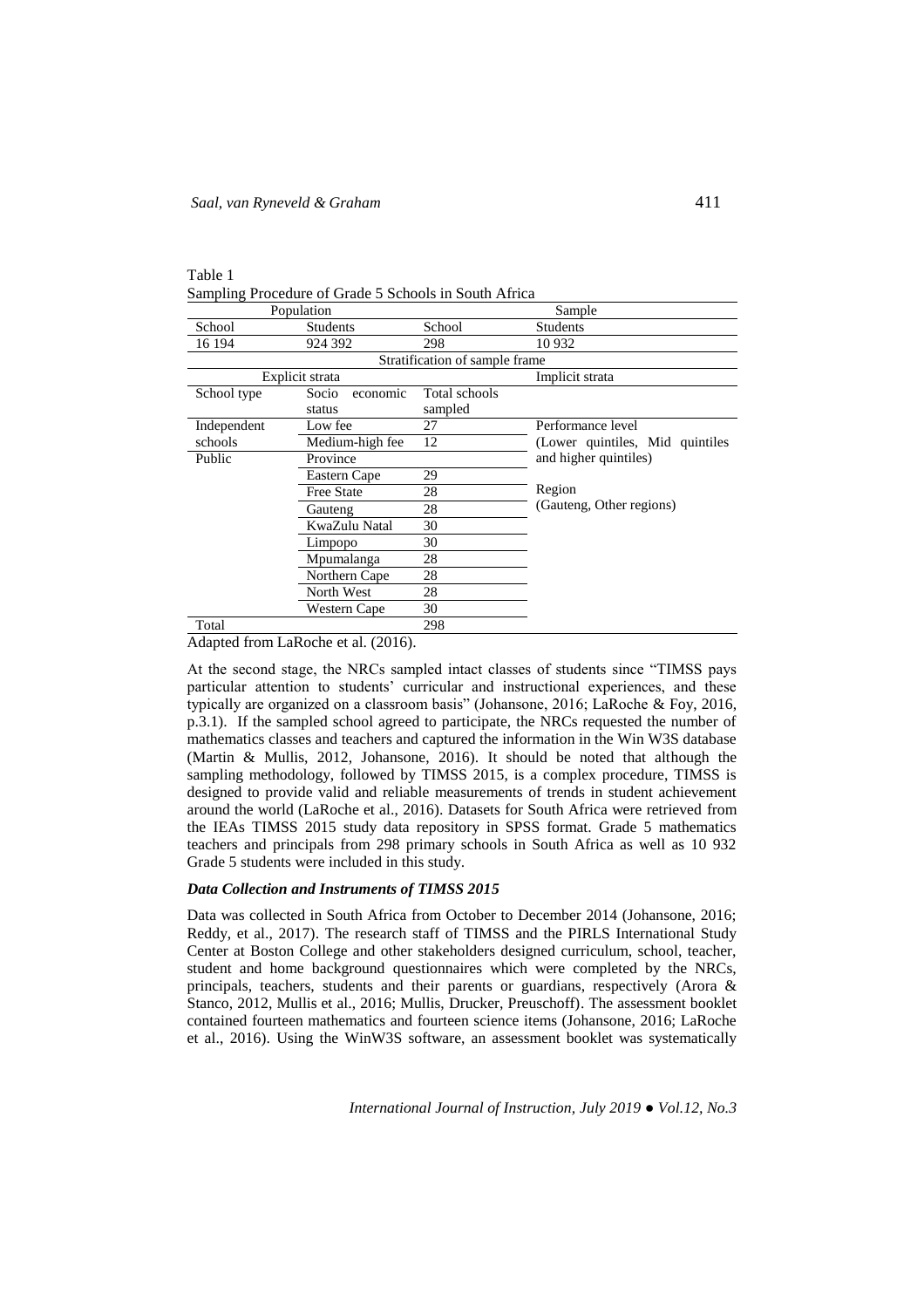assigned to each learner (Johansone, 2016). Students had to complete the assessment in 36 minutes with a break of 30 minutes between the sections (Mullis et al., 2016). All instruments were labeled, linking the data between the school, classes, students and teachers (Johansone, 2016).

### *Data Analysis*

Both descriptive and inferential statistics were employed to analyse data obtained from TIMSS 2015. The International Database Analyser Software (IDB) version 3.0 was used to obtain descriptive statistics that included percentages and means. For inferential statistics, the hierarchical linear model (HLM) version 7 statistical program was used to perform the analysis. Table 2 outlines the variables used in this study.

# Table 2

Summary of Student and School Variables

|          | Independent variables                                              |                    |
|----------|--------------------------------------------------------------------|--------------------|
| Variable | Variable description                                               | Index              |
| ASBG05A  | The students' own Computer/tablet                                  |                    |
| ASBG10A  | Students' use of computer or tablet at home for schoolwork         | Reported by        |
| ASBG10B  | Students' use of computer or tablet at school for schoolwork       | student            |
| ASBG10C  | Students' use of computer or tablet at other places for schoolwork |                    |
| ASBH15   | Digital devices at home (computers, tablets, smartphones, smart    | Reported by parent |
|          | TVs and e-readers)                                                 | or guardian        |
| ACBG03A  | Economically disadvantaged homes                                   | Reported by        |
| ACBG14AH | Computer technology for teaching and learning                      | principal          |
| ATBG08F  | Adequate technological resources                                   |                    |
| ATBM05A  | Computers/tablets during mathematics lesson                        |                    |
| ATBM05BA | Each student has computer in class                                 | Reported by        |
| ATBM05BC | The class has computers that students share                        | mathematics        |
| ATBM05CA | Use of computers to practise skills and procedures                 | teacher            |
| ATBM05CB | Use of computers to explore principals and concepts                |                    |
| ATBM05CC | Use of computers to look up ideas                                  |                    |
| ATBM09D  | Professional development for integrating information technology    |                    |
|          | into mathematics                                                   |                    |
|          | Dependent variable                                                 |                    |
| ASMMAT01 | 1 <sup>st</sup> plausible value mathematics                        | Student            |
| ASMMAT02 | 2 <sub>nd</sub><br>plausible value mathematics                     | mathematics        |
| ASMMAT03 | $3^{rd}$<br>plausible value mathematics                            | achievement scores |
| ASMMAT04 | $4^{\text{th}}$<br>plausible value mathematics                     |                    |
| ASMMAT05 | 5 <sup>th</sup> plausible value mathematics                        |                    |

## *Reliability and Validity*

Every TIMSS assessment has been conducted in a similar consistent way for the past twenty years (Johansone, 2016). This implies that the same procedures were followed during every cycle. TIMSS 2015 also included items from the previous round (TIMSS 2011) to ensure reliable measurement (Mullis et al., 2016). Assessment reliability was further enhanced through the development of a large pool of items. The Cronbach's Alpha test was employed to measure consistency in all context questionnaire items (Foy et al., 2016). The reliability coefficients were calculated for all countries. It should also be noted that TIMSS 2015 ensured construct validity by applying item analysis (Mullis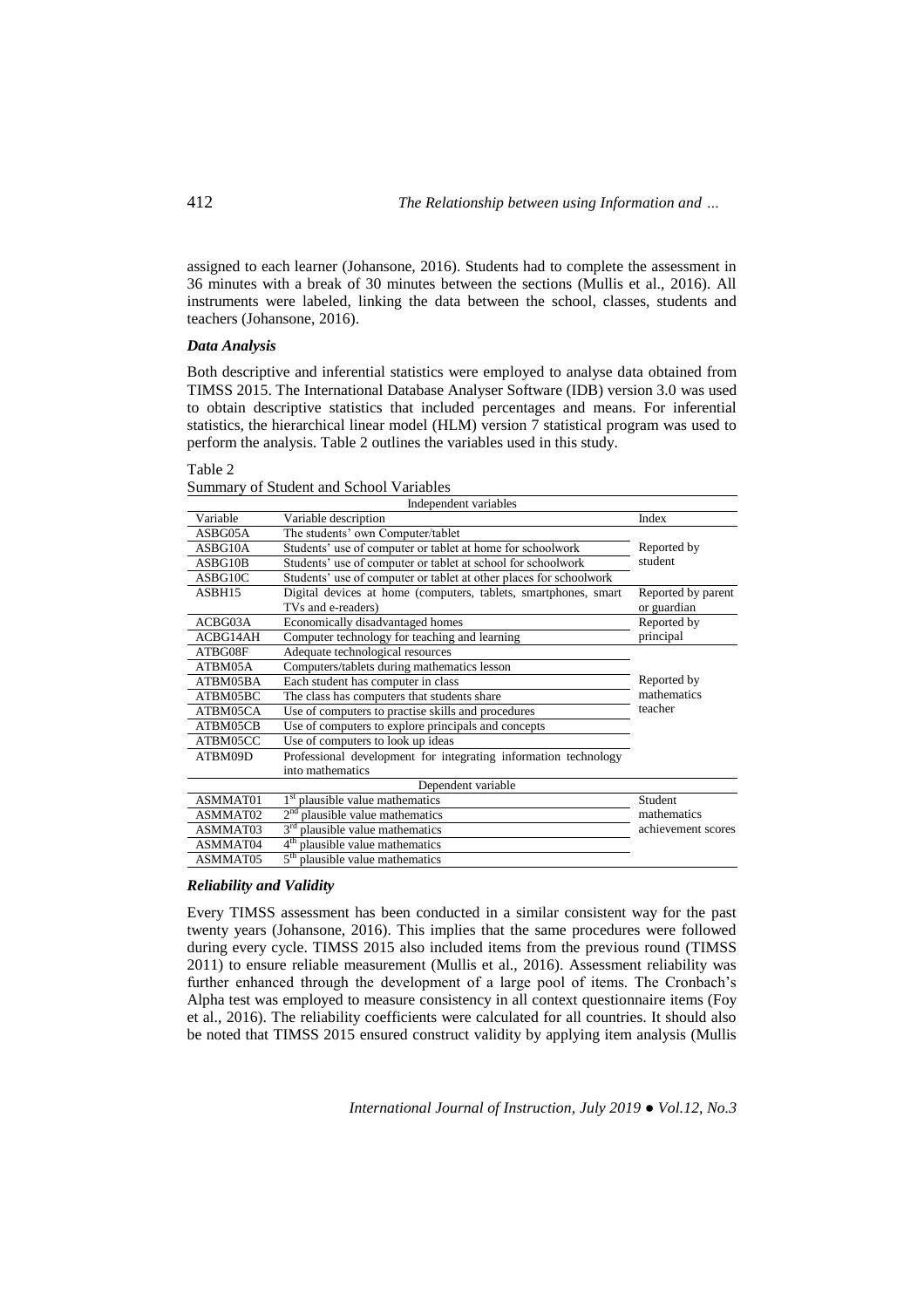et al., 2016). The credibility of this study was ensured by reporting on both positive and negative results.

### **FINDINGS**

This section firstly explains how Grade 5 students and their mathematics teachers use educational technology and the extent to which teachers have support the integration of educational technology in mathematics teaching. Secondly, multi-level models of the relationships between educational technology at school and student level and the mathematics achievement of students are discussed.

### *Descriptive Statistics*

Firstly, the SES of the schools was considered. The question, regarding SES in the TIMSS questionnaire, was phrased as "Approximately what percentage of students in your school come from economically disadvantaged homes?" The options were '0% to 10%', '11% to 25%', '26% to 50%' and 'more than 50%'. In South Africa, principals from 298 schools responded to this question. For the categories '0% to 10%', '11% to 25%', '26% to 50%' and 'more than 50%' the percentage responses were 8.43%, 2.66%, 16.76% and 72.13%, respectively. It is alarming to note that the majority (72.13%) of the principals indicated that more than 50% of their students come from economically disadvantaged homes. Students enrolled at these schools achieved an average mathematics score of 357.33, which was below the international average (500 points) of TIMSS 2015. The average mathematics scores for the remaining three categories were also below the international average.

Results showed that the majority (38.61%) of principals indicated that a shortage of computer technology for teaching and learning affected their school's instruction negatively. On the other hand, 29.65% of principals indicated their schools instruction was not affected by a shortage of computer technology. Approximately 33.52% of the principals indicated that their school's instruction was somewhat negatively affected by a shortage of computer technology. Findings showed that 89.78% of the students were taught by teachers who did not have computers or tablets available for use during mathematics lessons. On the other hand, only 10.21% of the students were taught by teachers who had computers available during mathematics lessons. *Students who were taught by teachers who had computers available during mathematics lessons achieved an average mathematics achievement score of 431.68 while those who were taught without computers achieved an average mathematics score of 371.08, lower than their counterparts.*

Only 23.91% of the students had their own computers, in the case where the teacher used computers in mathematics lessons. *These students achieved a higher mathematics average (468.00) than those who did not have their own computers (435.41).* Teachers indicated that a total of 89.85% of students were taught in a mathematics classroom where they had to share computers. *These students achieved a higher mathematics average of 543.02 whereas the students who did not share computers achieved a mathematics average score of 433.88.* The findings showed that less than 10% of the students were taught by teachers who used computers 'every, or almost every, day' in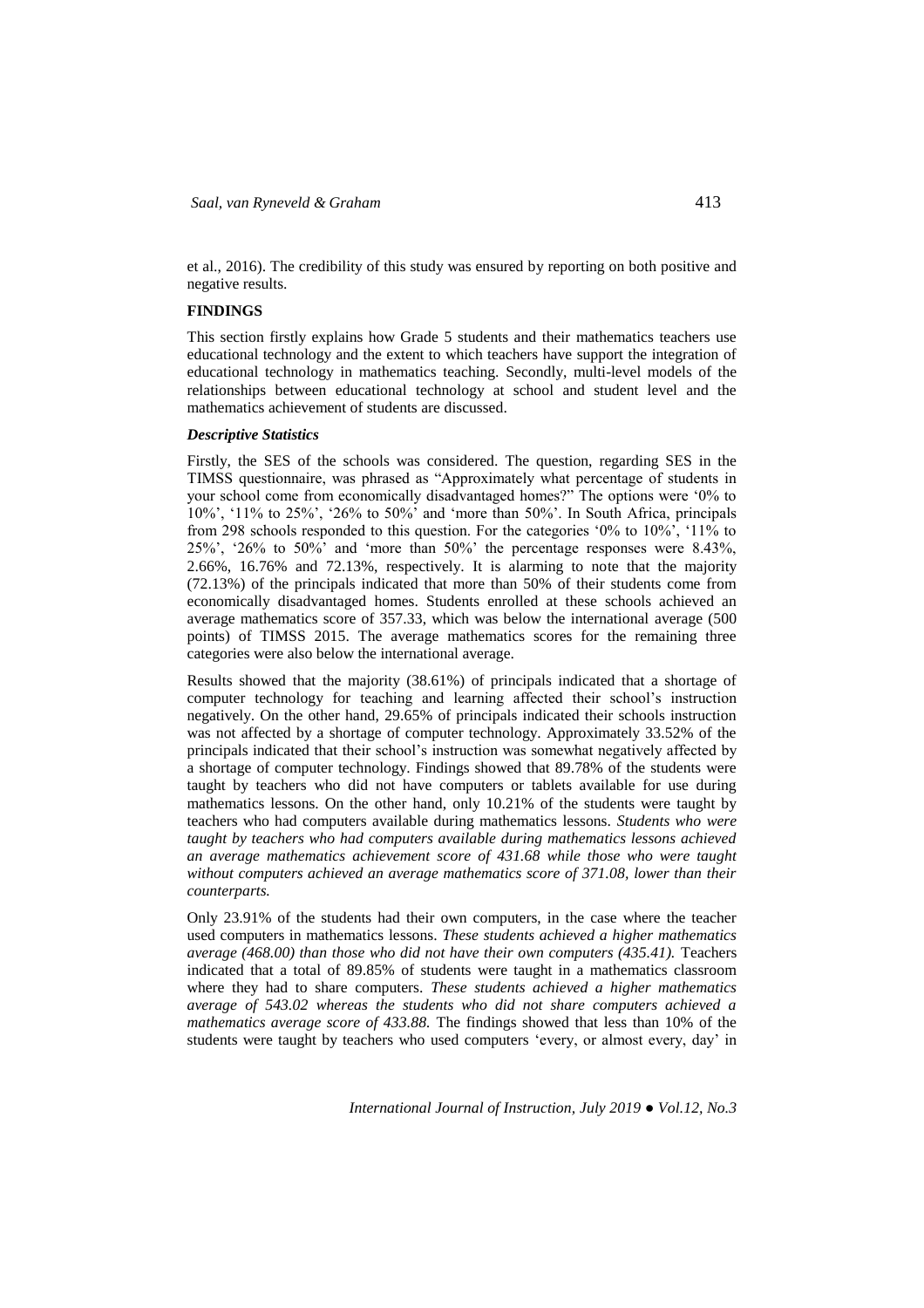their classroom instruction to look up ideas, to practice skills and procedures or to explore concepts in mathematics. *Students who were taught by teachers who 'never, or almost, never' used computers to look up ideas and to practice skills achieved higher mathematics averages than those who were taught by teachers who used computers 'every, or almost every, day' for these selected activities (see Table 3). On the other hand, students taught by teachers who used computers every day or almost every day to explore concepts on the computer achieved slightly higher mathematics scores than those who 'never or almost never' used computers.*

### Table 3

Frequency of the Use of Computers for Certain Mathematics Activities by the Teachers and the Average Mathematics Achievement of Students

|                                   | Every or  | Once or | Once or | Never or |
|-----------------------------------|-----------|---------|---------|----------|
|                                   | almost    | twice   | twice   | almost   |
|                                   | every day | a week  | a month | never    |
| Look up ideas on the computer     | 348.06    | 433.02  | 496.76  | 401.12   |
| Practice skills and procedures on | 378.61    | 460.35  | 514.58  | 383.66   |
| the computer                      |           |         |         |          |
| Explore concepts on the computer  | 438.40    | 461.61  | 479.49  | 410.86   |

Teachers were also asked to indicate whether the school had computers which could be used for teaching and learning. Only 13.89% of the students were taught by teachers where the school had computers available for the use of the students. This refers to a computer laboratory or a computer room. Consequently, 86.10% of the students were taught by teachers who did not have computers at their schools. The majority (37.99%) of the teachers reported that they had serious problems with the adequacy of technological resources. This meant that these teachers had a shortage or no technological resources. On the other hand, only 17.83% of teachers had no problems with adequate technological resources. *It was interesting to note that students who were taught by teachers with serious problems in terms of technological resources achieved an average mathematics achievement score of 344.87 while students who were taught by teachers with no problems with regards to technological resources achieved a higher average mathematics achievement score of 442.20.*

Focussing on support for using educational technology, we found that the majority of students (33.53%) were taught by teachers who had serious problems with getting adequate support for integrating educational technology. Adequate support in this context implies that teachers do get support to an extent but it is just not satisfactory. Only 16.30% of students were taught by teachers who had no problems with adequate support for integrating educational technology. *Students who were taught by these teachers had an average mathematics achievement of 460.03, while students who were taught by teachers who had serious problems with adequate support achieved an average mathematics score of 336.84.* Results also showed that the majority (61.75%) of the mathematics teachers did not attend professional development for integrating IT in mathematics education. Only 38.24% of teachers reportedly attended professional development for this purpose.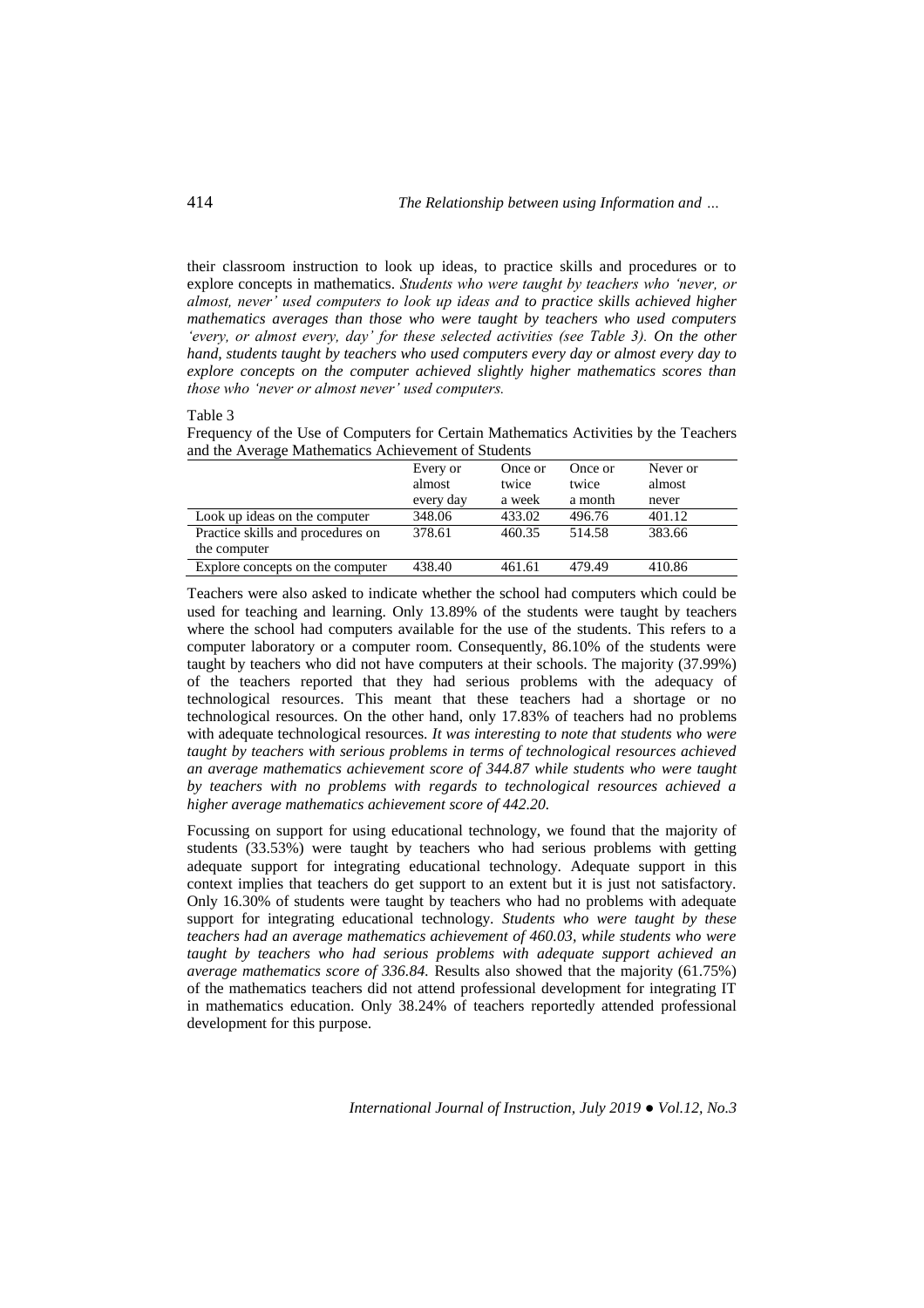Next, we concentrated on the extent of students' information and communication technology use. Students reported that they used computers or tablets at school, home and other places for school work (see Table 4). Findings showed that the majority (38.71%) of students use computers 'every, or almost every, day' at home for schoolwork purposes. Most of the students reported that they 'never, or almost never' used computers at school  $(51.21\%)$  or at other places  $(40.91\%)$  for schoolwork purposes.

## Table 4

Extent of Students' use of Computers or Tablets at Home, School and Other Places for Schoolwork

|                                          | Every or<br>almost<br>every day | Once or<br>twice<br>a week | Once or<br>twice<br>a month | Never or<br>almost<br>never |
|------------------------------------------|---------------------------------|----------------------------|-----------------------------|-----------------------------|
| Percentage                               |                                 |                            |                             |                             |
| Computers for                            | 38.71                           | 17.91                      | 7.52                        | 35.84                       |
| schoolwork at home                       |                                 |                            |                             |                             |
| Computers for                            | 23.65                           | 14.74                      | 8.38                        | 51.21                       |
| schoolwork at school                     |                                 |                            |                             |                             |
| Computers for schoolwork at other places | 22.26                           | 20.68                      | 16.14                       | 40.91                       |

Results indicated that the majority (76.07%) of students had digital devices at home which included computers, tablets, smartphones, smart TVs and e-readers. While 23.9% reported that they did not have digital devices at home, the majority (68.57%) did not have their own computer or tablet. On the other hand, 23.91% of the students indicated that they owned a computer or tablet. Results also showed that most (64.36%) students did not have internet connection at home, while 35.6% of students indicated that they had an internet connection at home.

### *Inferential Statistics*

In this section, the HLM results are discussed. The TIMSS 2015 data contained a lot of missing values. As a result, thereof, the maximum likelihood with expectation maximization (EM) algorithms was employed to replace the missing values; see Butakor (2015) for a motivation as to why the EM algorithm was used to replace missing values as opposed to, say, listwise or pairwise deletion. "TIMSS data are cross-sectional by nature" and therefore longitudinal data were not available (Nilsen, Gustafsson & Blömeke, 2016, p. 13). As mentioned previously students are nested within classes and classes are nested within schools. Consequently, only the SES of the schools was controlled. Three HLM analyses were conducted. Firstly, the null model was created which did not contain any variables. It showed how much the difference in the mathematics achievement (outcome variable) within/between schools was. Table 5 outlines the results of the null model. The variance of the null model is 57.84%. Furthermore, the variance at level 2 (principal and teacher) is significantly different from zero, since the p-value is less than  $0.05$  (p-value  $< 0.001$ ).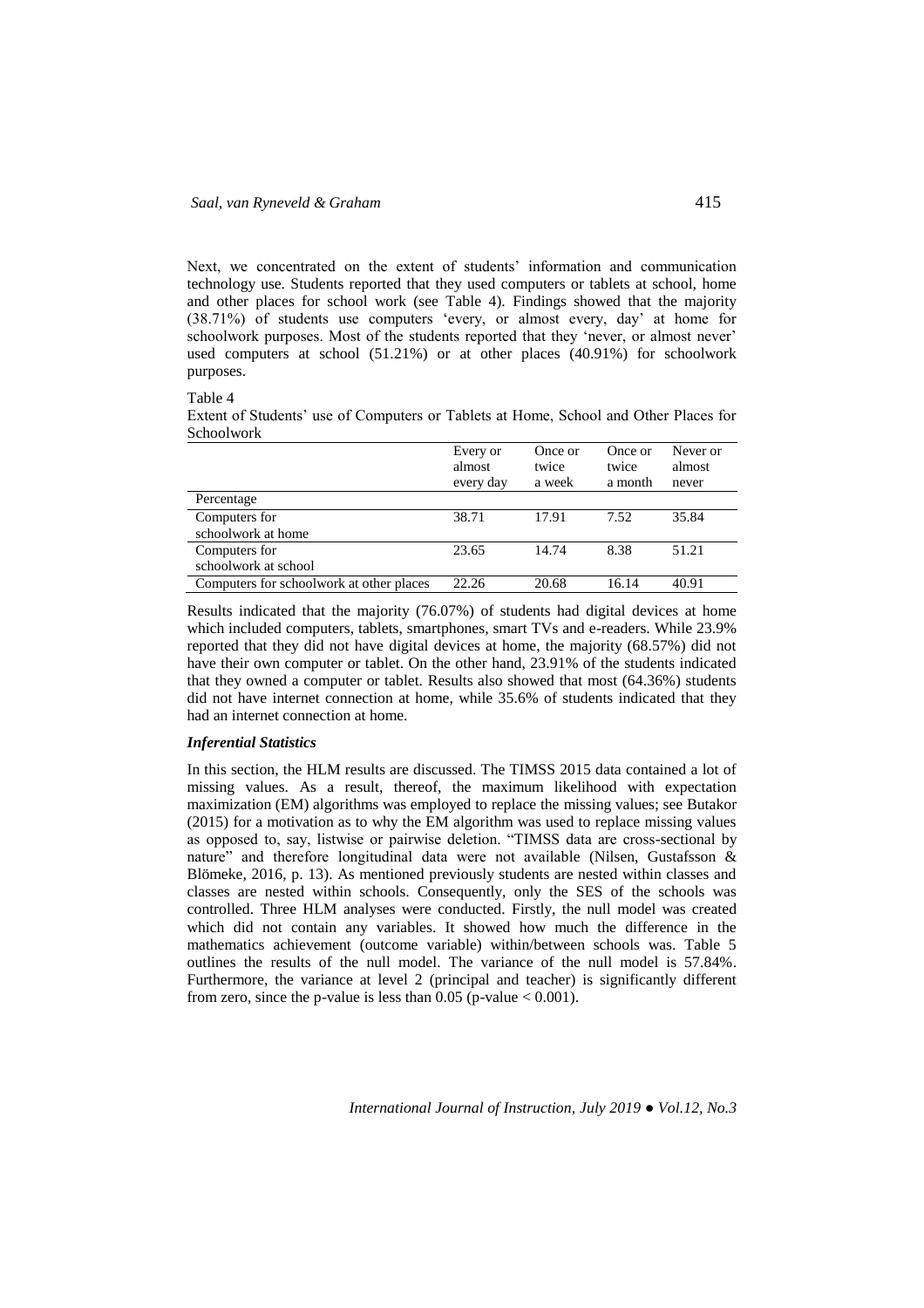## Table 5 The Null Model

|                        | Standard<br>Deviation | Variance<br>Component | df  | Chi-square | p-value  |
|------------------------|-----------------------|-----------------------|-----|------------|----------|
| INTRCPT1,u0            | 78.28                 | 6127.80               | 296 | 11668.87   | $0.000*$ |
| Level-1.               | 69.49                 | 4830.18               |     |            |          |
| $\cdots$ $\sim$ $\sim$ | $\cdot$ $\sim$        |                       |     |            |          |

\*Significant at a 5% level of significance

Secondly, the full model was created with both level 1 (student) and level 2 (principal and teacher) variables. This step was included in order to investigate the relationship between these variables and the mathematics achievement of students. Table 6 shows the results of the full model with a variance of 37.29%. Additionally, the results show significance at level 2.

# Table 6

The Full Model

|                                                         | Standard<br>Deviation | Variance<br>Component | df  | Chi-square  | p-value  |
|---------------------------------------------------------|-----------------------|-----------------------|-----|-------------|----------|
| INTRCPT1.u0                                             | 51.22757              | 2624.26431            | 275 | 11668.86563 | $0.000*$ |
| Level- $1$ ,                                            | 69.49953              | 4830.18404            |     |             |          |
| $\frac{1}{2}$ Significant at a 5% level of significance |                       |                       |     |             |          |

\*Significant at a 5% level of significance

Thirdly, the parsimonious model (also referred to as the final model) was created. In this model all the insignificant variables were removed one at a time, till only significant variables remained. Table 7 shows the results of the parsimonious model.

#### Table 7

Summary Results of the Parsimonious Model

| Dunmary Results of the Farshhomous Mouer |           |           |     |            |          |
|------------------------------------------|-----------|-----------|-----|------------|----------|
| Random Effect                            | Standard  | Variance  | df  | Chi-square | p-value  |
|                                          | Deviation | Component |     |            |          |
| INTERCPT.u0                              | 55.73     | 3106.76   | 288 | 7765.004   | $0.000*$ |
| LEVEL-1                                  | 66.82     | 4465.65   |     |            |          |
|                                          | .         |           |     |            |          |

\*Significant at a 5% level of significance

The variance at the student level is 4465.65, which represents 59% of the total variance. The variance at school level (teacher and principal) is 3106.76 that represent 41% of the total variance which is statistically significant (p-value  $< 0.001$ ). The average reliability estimate was 0.95 indicating that sample averages reflected the true school means. Table 8 shows the coefficients of the significant predictors of the parsimonious model.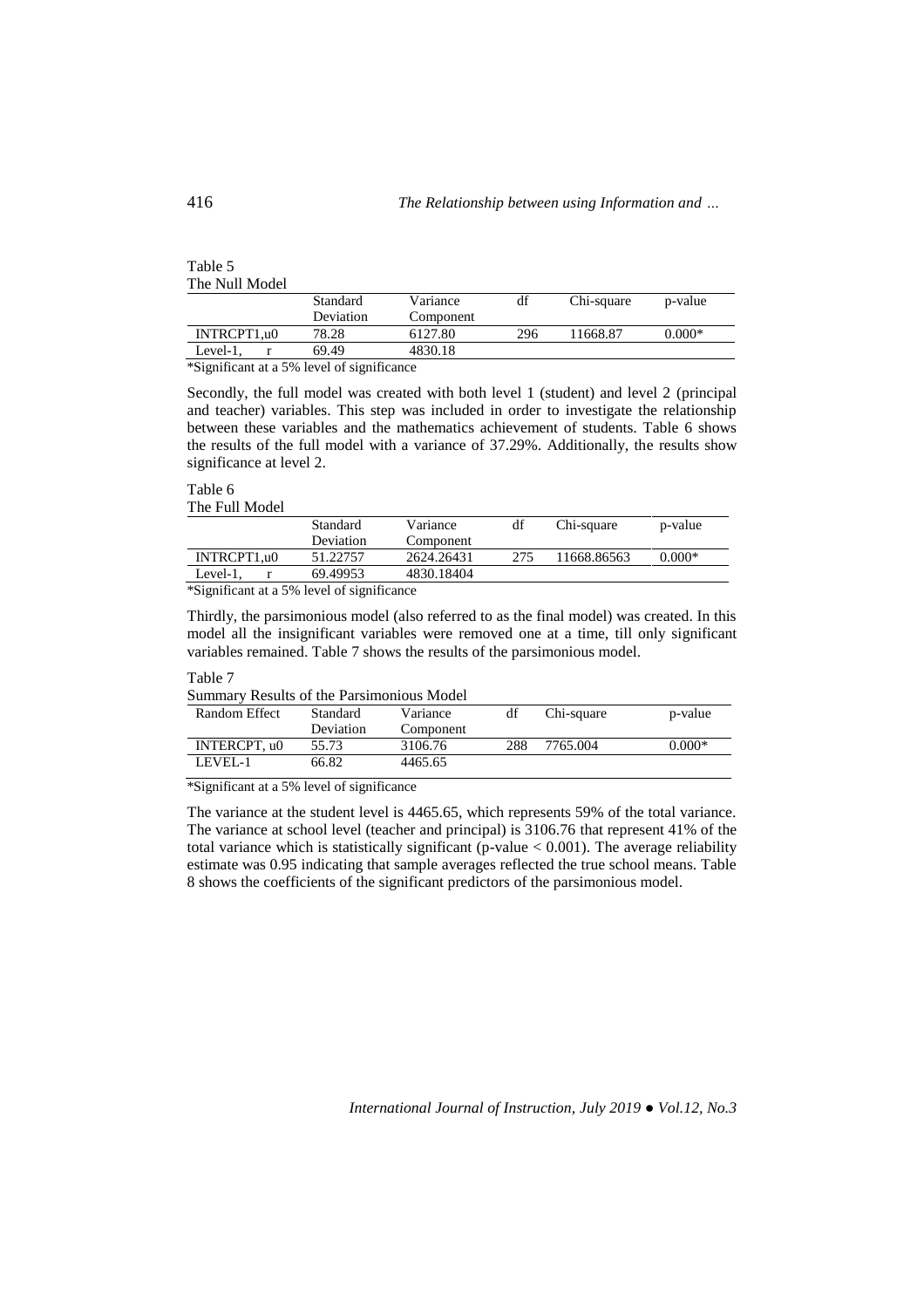| Table 8                                              |
|------------------------------------------------------|
| The Significant Predictors of the Parsimonious Model |

|                                                | Coefficient | Standard | Approx. t- | p-value  |
|------------------------------------------------|-------------|----------|------------|----------|
|                                                |             | Error    | ratio      |          |
| Intercept                                      | 385.05      | 4.67     | 82.39      | $0.000*$ |
| Level 1 (Student predictors)                   |             |          |            |          |
| Student's Own Computer/tablet                  | $-17.03$    | 2.92     | 5.82       | $0.000*$ |
| Frequent use of computer/tablet for schoolwork | $-2.57$     | 1.17     | 2.19       | $0.033*$ |
| at home                                        |             |          |            |          |
| Frequent use of computer/tablet for schoolwork | $-13.72$    | 1.25     | 10.97      | $0.000*$ |
| at school                                      |             |          |            |          |
| Frequent use of computer/tablet for schoolwork | $-2.09$     | 0.98     | 2.14       | $0.033*$ |
| at some other place                            |             |          |            |          |
| Digital devices at home (computers, tablets,   | 8.67        | 1.47     | 5.89       | $0.000*$ |
| smartphones, smart TVs and e-readers)          |             |          |            |          |
| Level 2 (School predictors)                    |             |          |            |          |
| Adequate technological resources               | 15.39       | 4.54     | $-3.39$    | $0.001*$ |
| Computers/tablets during mathematics lesson    | 38.01       | 13.10    | $-2.90$    | $0.004*$ |
| Each student has a computer in class           | 82.03       | 23.35    | $-3.51$    | $0.001*$ |
| The class has computers that students share    | 90.11       | 16.45    | $-5.48$    | $0.000*$ |
| Use of computers to look up ideas              | $-37.64$    | 8.68     | 4.34       | $0.000*$ |
| Professional development - integrating         | 42.15       | 10.54    | $-4.00$    | $0.000*$ |
| information technology into mathematics        |             |          |            |          |
| Economically disadvantaged homes               | 34.24       | 6.10     | $-5.6$     | $0.000*$ |
| Computer technology for teaching and learning  | $-10.18$    | 4.16     | 2.45       | $0.015*$ |
| $\sim$ $\sim$ $\sim$ $\sim$ $\sim$ $\sim$      |             |          |            |          |

\*Significant at a 5% level of significance

Focussing on student predictors:

 With regards to the frequency of computer use, results show that students who owned a computer or tablet achieved lower mathematics scores than the students who did not have these devices ( $\beta$ = -17.03, p-value < 0.001); and

Students that used computers at home ( $\beta$ = -2.57, p-value < 0.001), school ( $\beta$ = -13.72, p-value  $\leq 0.001$ ) and other places ( $\beta$ = -2.09, p-value  $\lt 0.001$ ) for schoolwork more frequently (every, or almost every, day) tended to have lower mathematics scores than students who 'never, or almost never' used computers.

The surprising second result could be because the use of computers/tablets was diverting the students from focusing on mathematics. For example, one of the students from the study of Semerci (2018) indicated that "The distribution of the tablets had a negative effect, and I regret to say that I could [*sic*] not able to stop playing game [*sic*] for hours both at school and at home" (p. 109-110).

*Finally, with regards to the total digital devices at home, findings indicate that students with more digital devices at home (β= 8.67, p-value < 0.001) tend to outperform students with no digital devices.* This could be because students with more digital devices have access to more resources such as the internet to assist them with mathematics related tasks (Abdelfattah & Lam, 2018).

**Concentrating on school predictors**, findings indicate that: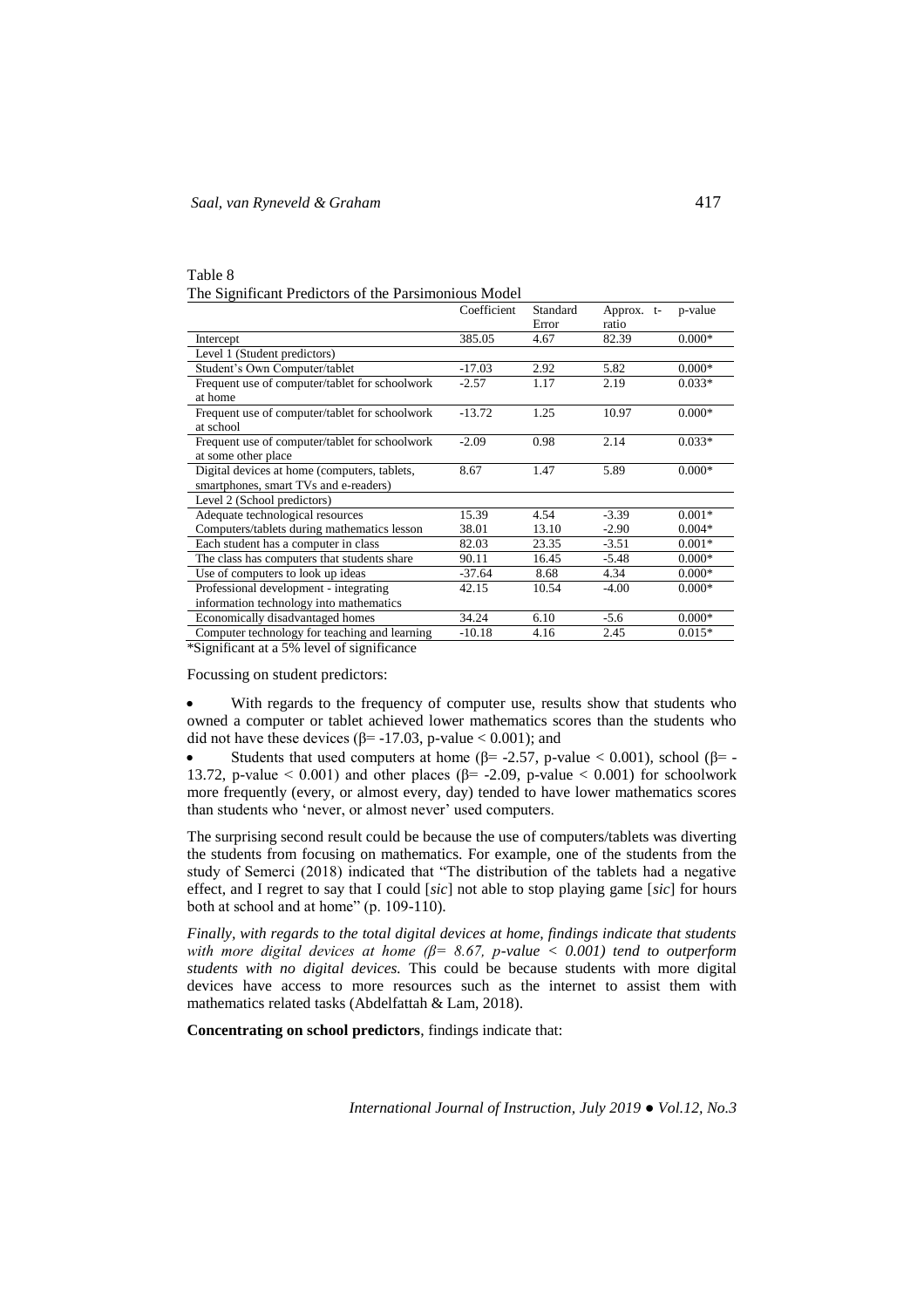Students who were taught by teachers who indicated that they had no problems with adequate technological resources ( $\beta$ = 15.39, p-value < 0.001) outperformed students who were taught by teachers who had serious problems with adequate technological resources;

 Students taught by teachers who made use of computers in mathematics lessons  $(\beta = 38.01, p-value < 0.001)$  achieved higher mathematics scores than students who were taught without computers during mathematics lessons; Likewise, students who had their own computer (β= 82.03, p-value  $\lt$  0.001) or shared a computer (β= 90.11, p-value  $\lt$ 0.001) during mathematics lessons achieved higher mathematics scores than students who did not have computers at all;

 Students taught by teachers who let them use computers 'every or almost every day' to look up ideas ( $\beta$ = -37.64, p-value < 0.001) in mathematics achieved lower scores than students who 'never or almost never' used computers to look up ideas;

 Additionally, the students who were taught by teachers who attended professional development for integrating IT in mathematics (β= 42.15, p-value < 0.001) achieved higher mathematics achievement scores than the students who were taught by teachers who did not attend professional development for integrating IT in mathematics;

 Furthermore, students enrolled at schools that accommodated less than 10% of students from economically disadvantaged homes ( $\beta$ = 34.24, p-value < 0.001) achieved higher mathematics scores than schools which hosted more than 50% of students from economically disadvantaged homes;

 Surprisingly, students from schools where instruction was not affected at all by a shortage of computer technology for teaching and learning ( $\beta$ = -10.18, p-value < 0.001) achieved lower mathematics average scores than students who are from schools where instruction is affected a lot by a shortage of computer technology for teaching and learning.

## **DISCUSSION**

The aim of this study was to determine the relationship between the use of information and communication technology and mathematics achievement in South Africa at schooland student level. The first research question of the study was: '*For what purposes, and to what extent do South African Grade 5 students and their mathematics teachers use information and communication technology in mathematics teaching and learning?'* 

**Focussing at school level,** to answer this research question we first had to look at the availability of information and communication technology and the socio-economic status of the schools. Results showed that most of the schools accommodated students from economically disadvantaged homes. We also found that more than 85% of the students were taught by teachers who indicated that the school did not have any computers that the class could sometimes use for mathematics teaching and learning. Consequently, teachers who had serious problems with the adequacy of technological resources taught the majority of the students. The majority of principals also indicated that their school's instruction was affected negatively if there was a shortage of computer technology for teaching and learning. Focussing on computers in the mathematics classroom, we found that mathematics teachers who did not have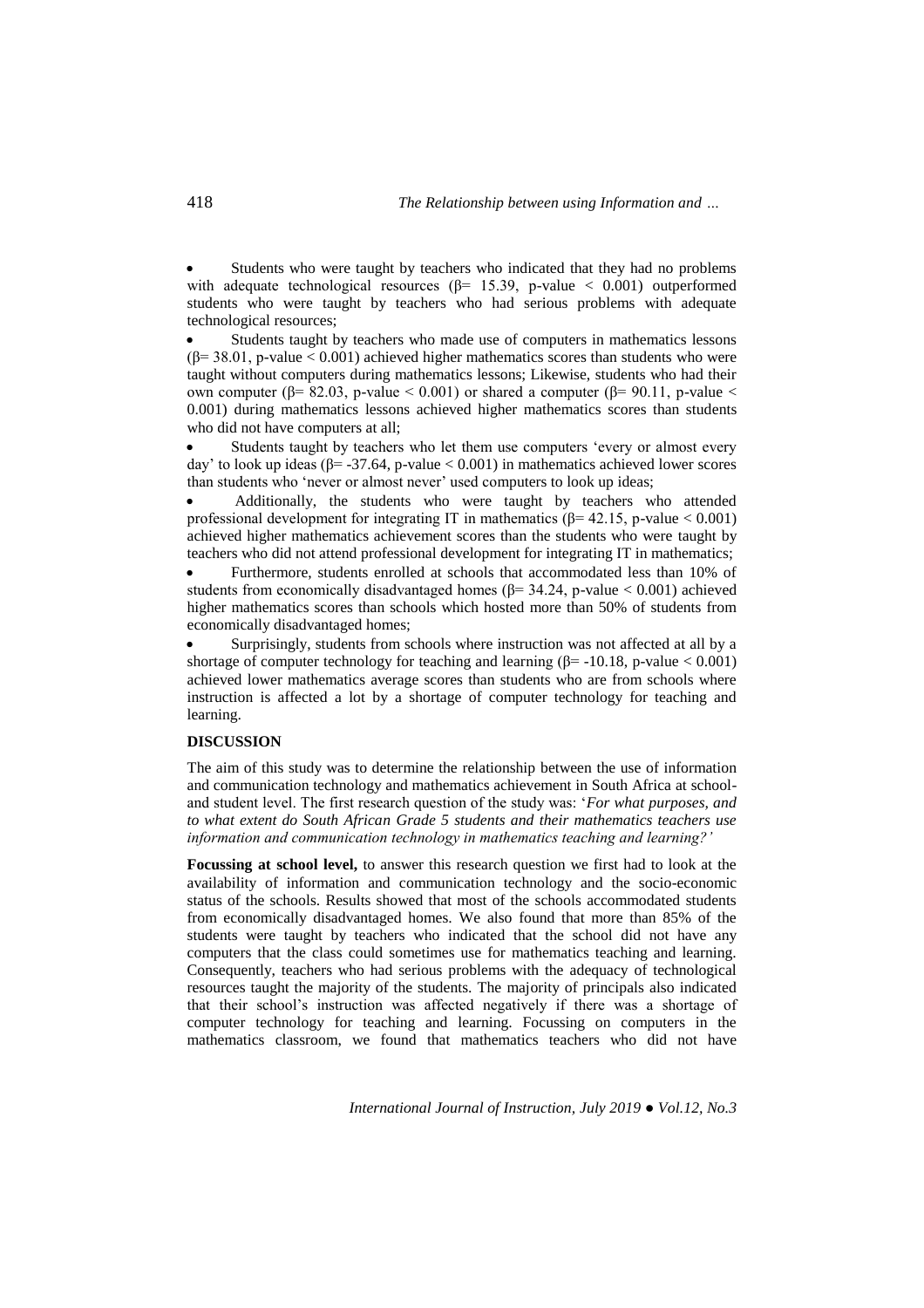computers available during mathematics lessons taught almost 90% of the students. Less than 30% of the students were taught by teachers where they had they own computers in the mathematics classroom. On the other hand, the few teachers (10%) who had computers in their mathematics classrooms had their students use the computers to look up ideas, to practice skills and procedures plus to explore concepts in mathematics. Teachers who used computers 'every, or almost every, day' for these selected mathematics activities taught less than 10% of the students. Teachers who 'never or almost never' used computers for those selected mathematics activities taught the majority of the students.

**Focussing on the student level**, we found that most students had digital devices at home. However less than 30% of students owned a computer or tablet. The majority of the students also reported that they did not have an internet connection. We also found that students used computers at home, school and other places for schoolwork. Results showed that most of the students 'never or almost never' used computers for schoolwork at school or at other places. Most of the students indicated that they used computers at home for schoolwork.

The second research question was: *'How do the mathematics teachers perceive the support they are getting for integrating information and communication technology in mathematics education?'* Results showed that most of the students were taught by teachers who had serious problems with the adequacy of support for integrating technology in mathematics teaching. We found that less than 20% of the students were taught by teachers who indicated that they did not have any problems with the adequacy of support for integrating technology in mathematics education.

Let us now focus on the third research question, *'What is the relationship between the use of educational technology in mathematics teaching and learning and the student performance?'*

At **school level**, **s**tudents enrolled at schools with adequate technological resources and where students have their own or share computers during mathematics lessons achieved higher mathematics results. The results of Eickelmann et al. (2017) differ from our finding, stating that students who attended schools in Germany with similar conditions such as the availability of computers and an exemplary computer to student ratio performed worse than their counterparts.

We found that only the use of computers to look up ideas had a significant negative relationship with the mathematics achievement of students. This means that the more students used computers to look up ideas in mathematics the worse their performance was. This finding is supported by Kruger (2018) who found that the more frequent students used computers to search for ideas in mathematics the worse their mathematics achievement. This negative relationship could be explained by the fact that students relied too much on computers to search for ideas in mathematics. Students who were taught by teachers who recently attended professional development for integrating IT in mathematics education performed better. This could mean that these teachers applied the skills and knowledge that they acquired during the professional development session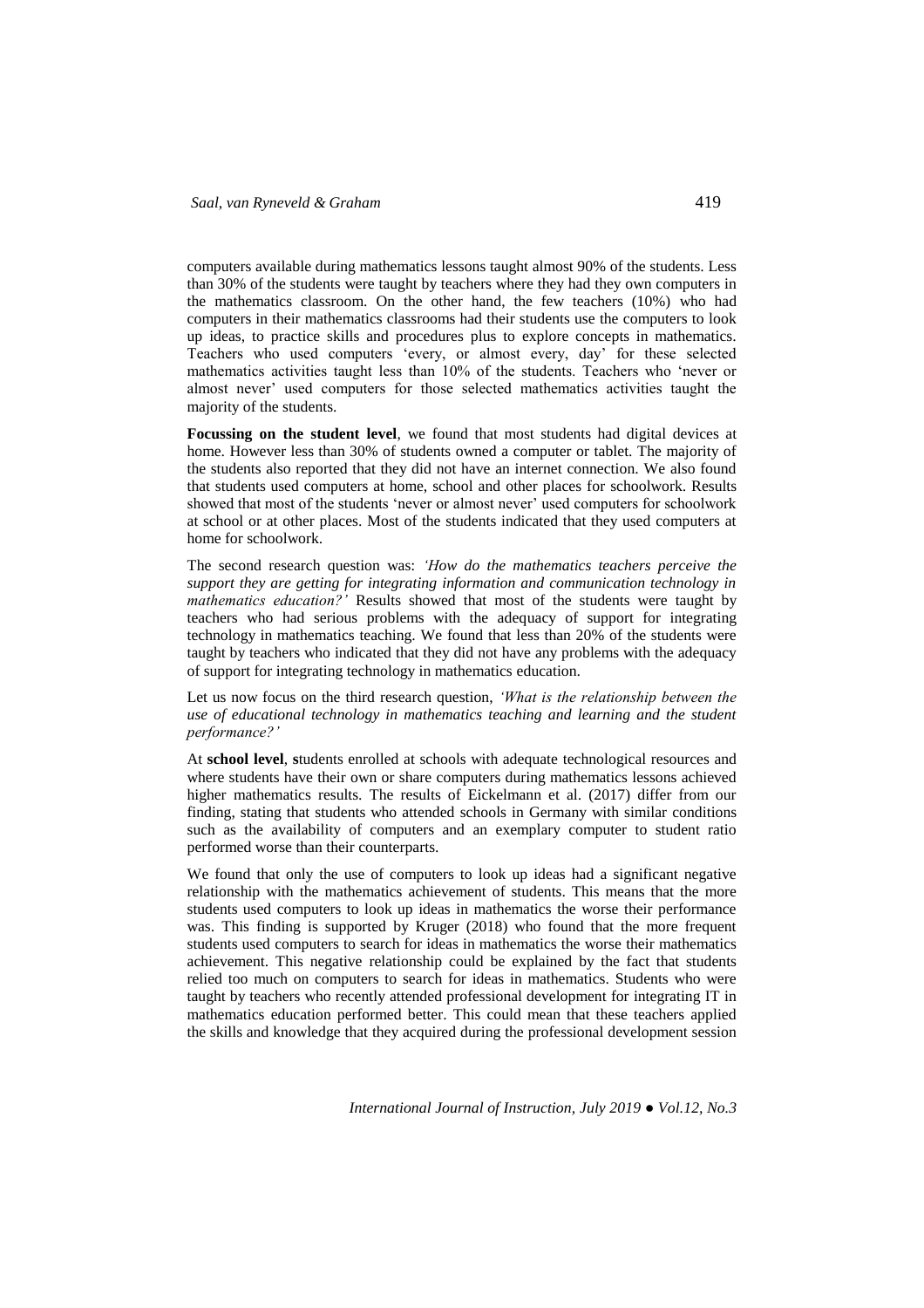in their own classrooms. This finding is in line with the findings of Ayieko et al. (2017) who found that students' mathematics scores in Finland and Taiwan are better when their teachers get the necessary support. The picture looks different in Singapore where Ayieko et al. (2017) found that the students who were taught by teachers who received support for integrating IT in mathematics performed worse than their counterparts.

At **student level**, results showed significant negative relationships when students used computers 'every, or almost every, day' at their homes, at school and other places for schoolwork. Students who used computers at these venues more frequently performed worse than students who 'never or almost never' used computers at home, school and other places for schoolwork. These results are in line with the findings of Kruger (2018) who found that the more frequently students used computers for those selected activities the lower their mathematics results were. The negative relationship between the use of computers at school, at home and other places could be a result of incompatible education software (Kruger, 2018). These results are also on par with the findings from Bulut and Cutumisu (2017) who found that the frequent use of ICTs at home for schoolwork resulted in lower mathematics scores.

Based on the results discussed, a significant relationship was found between the use of between educational technology in mathematics and the mathematics achievement of Grade 5 students in South Africa.

### **CONCLUSION**

The use of educational technology in South Africa was investigated, more specifically, how students and teachers used educational technology and whether there was a relationship between the use of educational technology in mathematics and the mathematics achievement of Grade 5 students. It was found that the use of educational technology is related to the mathematics achievement of students. This study also contributes to new knowledge regarding the use of educational technology in South Africa. This study provides policymakers with valuable information regarding: the accessibility of educational technology in schools, the availability and capacity of educational technology, support for integrating educational technology (professional development, technologically competent staff and policies) as well as the use of educational technology in the classroom. The findings of this study might be used to develop strategies to support educational technology integration in mathematics education.

One of the limitations of this study was that we used secondary data and were limited to the instruments (e.g. questionnaires) used in the original TIMSS dataset. Consequently, we could not add extra variables. Therefore, we recommend that future researchers use a qualitative approach to elaborate on the findings of this study. Just deploying computer technology to all the learners will not solve the challenges of mathematics performance, but it is very important to consider the skills level and training of the teachers who have to guide the learners in the use of the technology. For example, we found that teachers have serious problems with the adequacy of computer technology for teaching and learning as well as with support for integrating computers in their classrooms. Interviews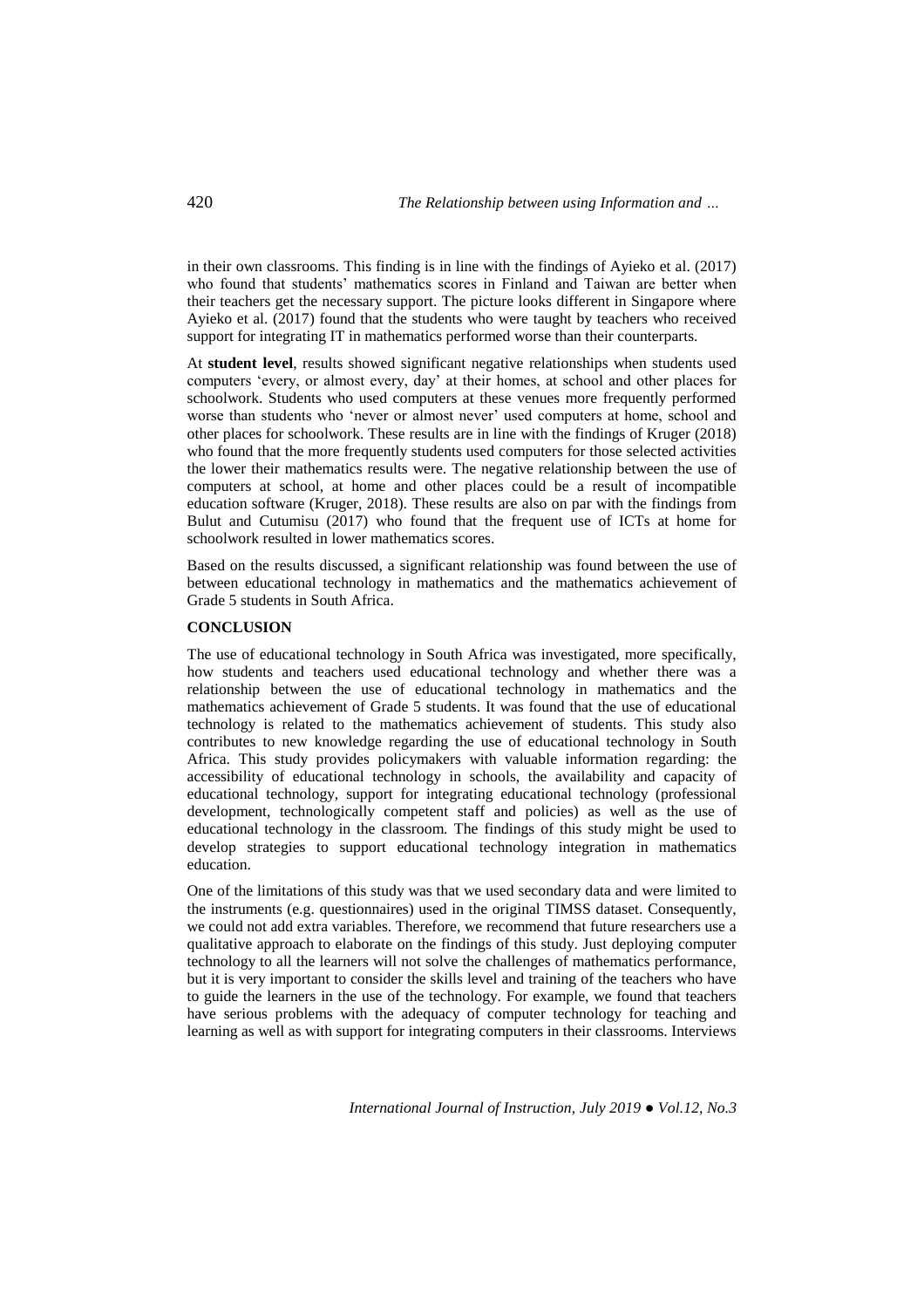might provide more detail on the matter. Interviews might also explain why most teachers did not attend professional development. We also recommend that future studies need to focus on the needs, competencies and perceptions of Grade 5 mathematics teachers regarding the use of educational technology since teachers play a vital role in the integration of these technologies in teaching and learning.

## **Funding**

This work was supported by the Deutscher Akademischer Austausch Dienst and National Research Foundation [grant number: DAAD160728182965] as well as the University of Pretoria.

## **REFERENCES**

Abdelfattah, F., & Lam, J. (2018). Linking homework to achievement in mathematics: An examination of 8th grade Arab participation in TIMSS 2015. *International Journal of Instruction, 11*(4), 607-624.

Ayieko, R. A., Gokbel, E. N., & Nelson, B. (2017). Does computer use matter? The influence of computers on students' mathematics reasoning. *FIRE: Forum for International Research in Education*, *4*(1), 67-87.

Bulut, O., & Cutumisu, M. (2017). When technology does not add up: ICT use negatively predicts mathematics and science achievement for Finnish and Turkish students in PISA 2012. In *EdMedia: World Conference on Educational Media and Technology* (pp. 935- 945). Association for the Advancement of Computing in Education (AACE). Retrieved from https://sites.ualberta.ca/~cutumisu/publications/2017/2017EdMedia\_BulutCutumisu.pdf

Butakor, P. K. (2015). *Multilevel modeling of factors that influence mathematics achievement in Ghana: A secondary analysis of TIMSS 2007 and 2011.* (Unpublished, doctoral dissertation). University of Alberta, Canada.

Cohen, L., Manion, L., & Morrison (2017). *Research methods in education* (8<sup>th</sup> ed.). London: Routledge.

Creemers, B. P. (1994). Effective instruction: An empirical basis for a theory of educational effectiveness. In D. Reynolds, B. P. M. Creemers, P. S. Nesselrodt, E. C. Schaffer, S. Stringfield, C. Teddlie (Ed.), A*dvances in school effectiveness research and practice* (pp. 189-205). Oxford: Pergamon.

Demir, I., & Kiliç, S. (2009). Effects of computer use on students' mathematics achievement in Turkey. *Procedia - Social and Behavioral Sciences, 1*(1), 1802-1804.

Department of Basic Education. (2015a). *2015 School Realities*. Retrieved from https://www.education.gov.za/Portals/0/Documents/Reports/School%20realities%20201 5.pdf?ver=2016-04-22-134204-903

Department of Basic Education. (2015b). *Five-year strategic plan 2015/2016–* **2019/2020.** Retrieved **https://www.frommuniter.org/2019/2020**. **Retrieved from** 

https://www.gov.za/sites/default/files/gcis\_document/201606/dbe-strategic-plan-march-2016.pdf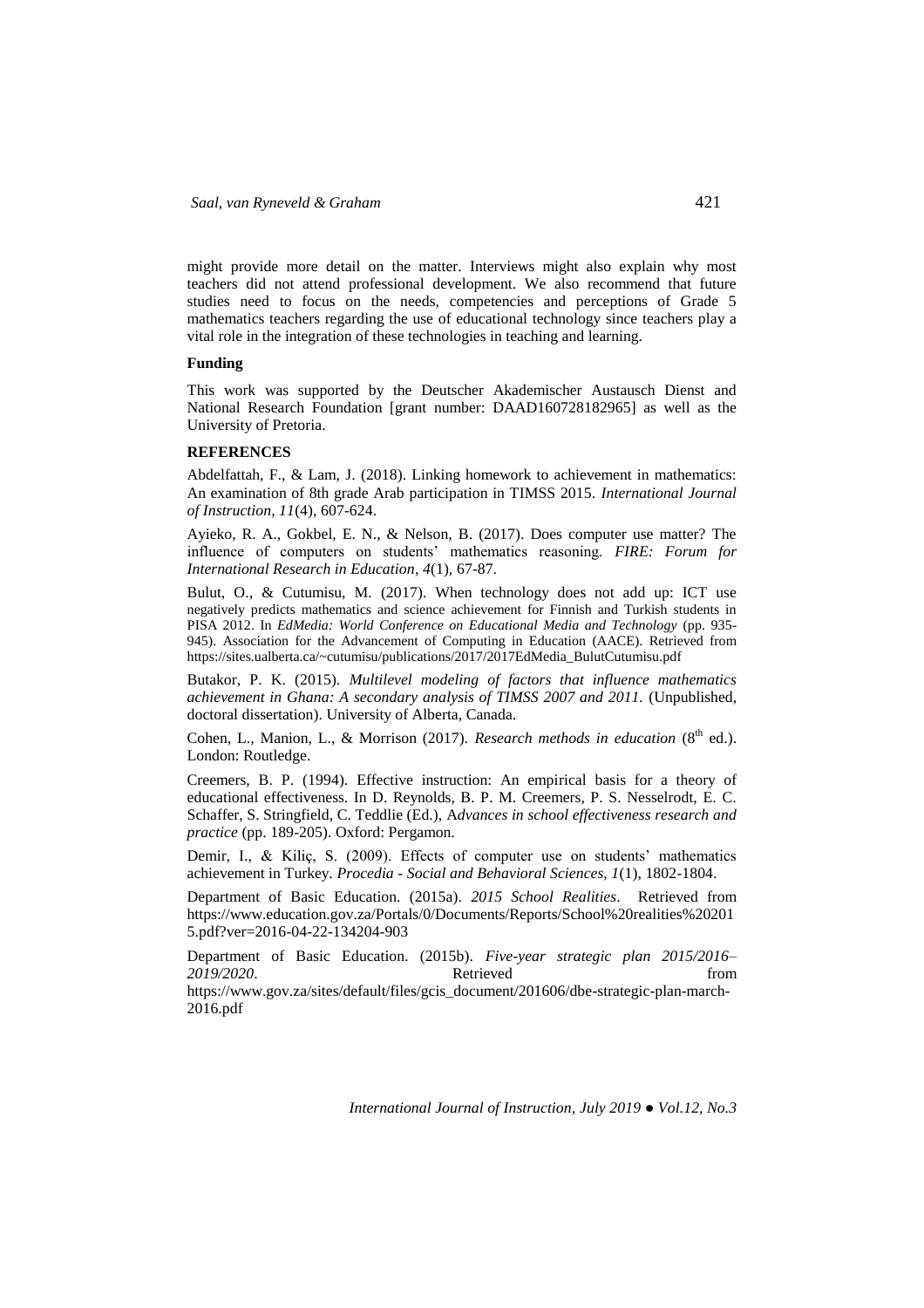Department of Education. (2004). White Paper on e-Education: Transforming Learning through Information and Communication Technologies (ICTs). (Notice 1869 of 2004). Government Gazette. (No.26762). Pretoria: Department of Education.

De Villers J. (2019). 17 Key Announcements in the State of the Nation Address, including the new eVisa and Free Tablets. *Business Insider South Africa. 7 February, 2019*. Retrieved from https://www.businessinsider.co.za/key-announcements-inramaphosas-state-of-the-nation-address-2019-2 Accessed 8 February 2019.

Eickelmann, B., Gerick, J., & Koop, C. (2017). ICT use in mathematics lessons and the mathematics achievement of secondary school students by international comparison: Which role do school level factors play? *Education and Information Technologies, 22*(4), 1527-1551.

Falck, O., Mang, C., & Woessmann, L. (2018). Virtually no effect? Different uses of classroom computers and their effect on student achievement. *Oxford Bulletin of Economics and Statistics*, *80*(1), 1-38.

Foy, P., Martin, M. O., Mullis, I. V. S., Yin, L., Centurino, V. A. S., & Reynolds, K. A. (2016). Reviewing the TIMSS 2015 achievement item statistics. In Martin, M. O., Mullis, I. V. S, & Hooper, M. (Ed.), *Methods and procedures in TIMSS 2015* (pp. 11.11-11.43). Chestnut Hill, MA: TIMSS & PIRLS International Study Center, Lynch<br>School of Education. Boston College. Retrieved from School of Education, Boston College. Retrieved from https://timss.bc.edu/publications/timss/2015-

methods/T15\_MP\_Chap11\_Reviewing\_Achievement.pdf

Howie, S. J., & Blignaut, A. S. (2009). South Africa's readiness to integrate ICT into mathematics and science pedagogy in secondary schools. *Education and Information Technologies, 14*(4), 345-363.

Johansone, I. (2016). Survey operations procedures in TIMSS 2015. In Martin, M. O., Mullis, I. V. S, & Hooper, M. (Ed.), *Methods and procedures in TIMSS 2015* (pp. 6.1 – 6.22). Chestnut Hill: TIMSS & PIRLS International Study Center, Lynch School of Education, Boston College and International Association for the Evaluation of Educational Achievement (IEA). Retrieved from https://timssandpirls.bc.edu/publications/timss/2015 methods/T15\_MP\_Chap6\_Survey\_Operations.pdf

Kruger, G. M. (2018). *The relationship between investment in ICT and mathematics achievement*. (Unpublished doctoral dissertation). University of Pretoria, Pretoria, South Africa.

Kubiatko, M., & Vlckova, K. (2010). The relationship between ICT use and science knowledge for Czech students: A secondary analysis of PISA 2006. *International Journal of Science and Mathematics Education, 8*(3), 523-543.

Kul, Ü., Çelik, S., & Aksu, Z. (2018). The impact of educational material use on mathematics achievement: A meta-analysis. *International Journal of Instruction, 11*(4), 303-324.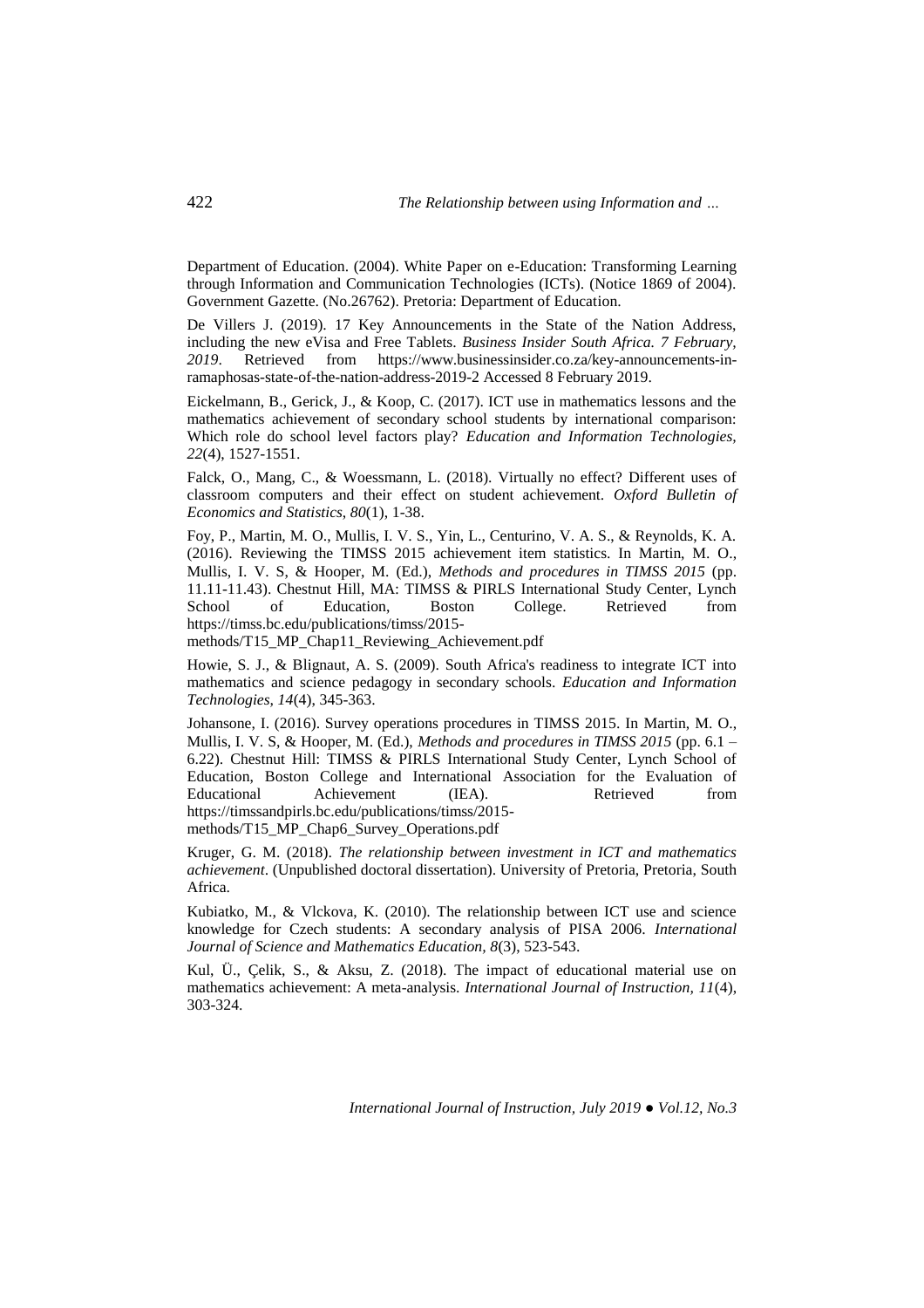LaRoche, S., & Foy, P. (2016). Sample implementation in TIMSS 2015. In Martin, M. O., Mullis, I. V. S, & Hooper, M. (Ed.), *Methods and procedures in TIMSS 2015* (pp. 5.1 – 5.175). Chestnut Hill: TIMSS & PIRLS International Study Center, Lynch School of Education, Boston College and International Association for the Evaluation of Educational Achievement (IEA). Retrieved https://timssandpirls.bc.edu/publications/timss/2015-methods/chapter-5.html`

LaRoche, S., Joncas, M., & Foy, P. (2016). Sample design in TIMSS 2015. In Martin, M. O., Mullis, I. V. S, & Hooper, M. (Ed.), *Methods and procedures in TIMSS 2015* (pp. 3.1 – 3.37). Chestnut Hill: TIMSS & PIRLS International Study Center, Lynch School of Education, Boston College and International Association for the Evaluation of Educational Achievement (IEA). Retrieved from https://timssandpirls.bc.edu/publications/timss/2015-methods/chapter-3.html

Law, N., Pelgrum, W. J., & Plomp, J. (2008). *Pedagogy and ICT use in schools around the world: Findings from the SITES 2006 study* (Vol 23). Hong Kong: CERC, University of Hong Kong and Springer Science. Retrieved from https://research.utwente.nl/en/publications/pedagogy-and-ict-use-in-schools-around-theworld-findings-from-th

Leedy, P. D., & Omrod, J. E. (2010). Practical Research: Planning and design. Pearson.

Luu, K., & Freeman, J. G. (2011). An analysis of the relationship between information and communication technology (ICT) and scientific literacy in Canada and Australia. *Computers and Education, 56*(4), 1072-1082. doi: 10.1016/j.compedu.2010.11.008

Martin, M., & Mullis, I. V. S. (2012). *Methods and procedures: TIMSS and PIRLS Stratified Two-Stage Cluster Sample Design*. Boston: Chestnut Hill, MA: TIMSS & PIRLS International Study Center. Retrieved from [https://timssandpirls.bc.edu/methods/pdf/2Stage\\_Sample\\_Design.pdf](https://timssandpirls.bc.edu/methods/pdf/2Stage_Sample_Design.pdf)

Mofokeng, P. L. S., & Mji, A. (2010). Teaching mathematics and science using computers: How prepared are South African teachers to do this? *Procedia - Social and Behavioural Sciences, 2*(2), 1610-1614.

Mullis, I. V., Drucker, K. T., Preuschoff, C., Arora, A., & Stanco, G. M. (2012).<br>Assessment framework and instrumental development. Retrieved from *Assessment framework and instrumental development*. Retrieved from https://timssandpirls.bc.edu/methods/pdf/TP\_Instrument\_Devel.pdf

Mullis, I. V., Martin, M. O., Foy, P., & Hooper, M. (2016). *TIMSS 2015 international results in mathematics.* Retrieved from PIRLS International Study Center at Boston College. Retrieved fro[m http://timssandpirls.bc.edu/timss2015/international-results/](http://timssandpirls.bc.edu/timss2015/international-results/)

Ndlovu, N. S., & Lawrence, D. (2012). The quality of ICT use in South African classrooms. In *Conference Paper presented at "Towards Carnegie III" Strategies to Overcome Poverty and Inequality*. University of Cape Town, 1-27. Retrieved from http://www.mandelainitiative.org.za/images/docs/2012/papers/197\_Ndlovu\_The%20qua lity%20of%20ICT%20use%20in%20South%20African%20classrooms.pdf